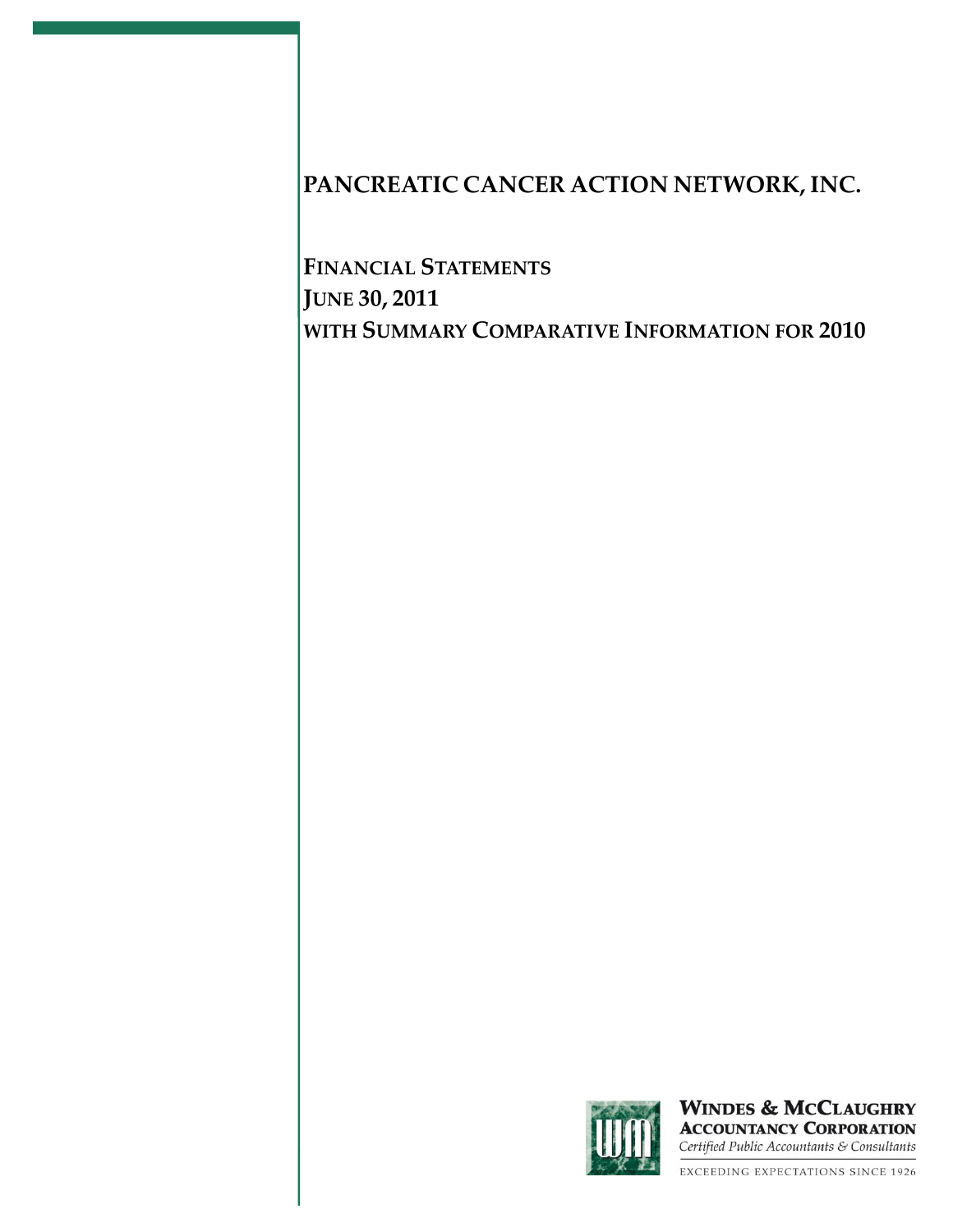# **CONTENTS**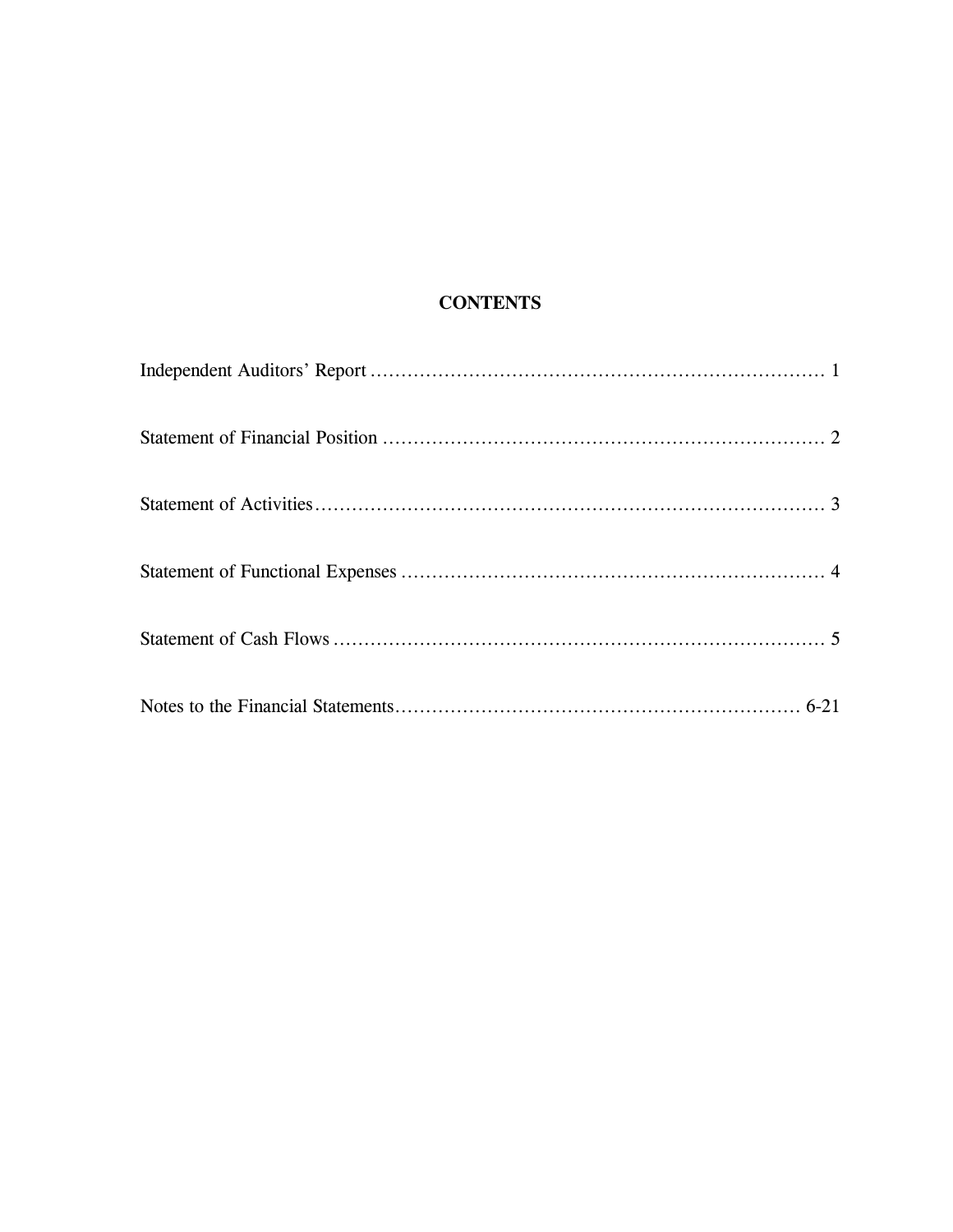

**WINDES & MCCLAUGHRY ACCOUNTANCY CORPORATION** Certified Public Accountants & Consultants

**EXCEEDING EXPECTATIONS SINCE 1926** 

Landmark Square 111 West Ocean Boulevard Twenty-Second Floor Long Beach, CA 90802

**Mailing Address:** Post Office Box 87 Long Beach, CA 90801-0087

T: (562) 435-1191 F: (562) 495-1665

**www.windes.com**

*Other Offices: Irvine Los Angeles Torrance*

# **INDEPENDENT AUDITORS' REPORT**

To the Board of Directors Pancreatic Cancer Action Network, Inc.

We have audited the accompanying statement of financial position of Pancreatic Cancer Action Network, Inc. (the Organization) as of June 30, 2011 and the related statements of activities, functional expenses, and cash flows for the year then ended. These financial statements are the responsibility of the Organization's management. Our responsibility is to express an opinion on these financial statements based on our audit. The prior year summarized comparative information has been derived from Pancreatic Cancer Action Network, Inc.'s 2010 financial statements and, in our report dated September 14, 2010, we expressed an unqualified opinion on those financial statements.

We conducted our audit in accordance with auditing standards generally accepted in the United States of America. Those standards require that we plan and perform the audit to obtain reasonable assurance about whether the financial statements are free of material misstatement. An audit includes consideration of internal control over financial reporting as a basis for designing audit procedures that are appropriate in the circumstances, but not for the purpose of expressing an opinion on the effectiveness of the Organization's internal control over financial reporting. Accordingly, we express no such opinion. An audit also includes examining, on a test basis, evidence supporting the amounts and disclosures in the financial statements, assessing the accounting principles used and significant estimates made by management, as well as evaluating the overall financial statement presentation. We believe that our audit provides a reasonable basis for our opinion.

In our opinion, the financial statements referred to above present fairly, in all material respects, the financial position of Pancreatic Cancer Action Network, Inc. as of June 30, 2011, and the changes in its net assets and its cash flows for the year then ended in conformity with accounting principles generally accepted in the United States of America.

Winder & McClaughny

Long Beach, California September 8, 2011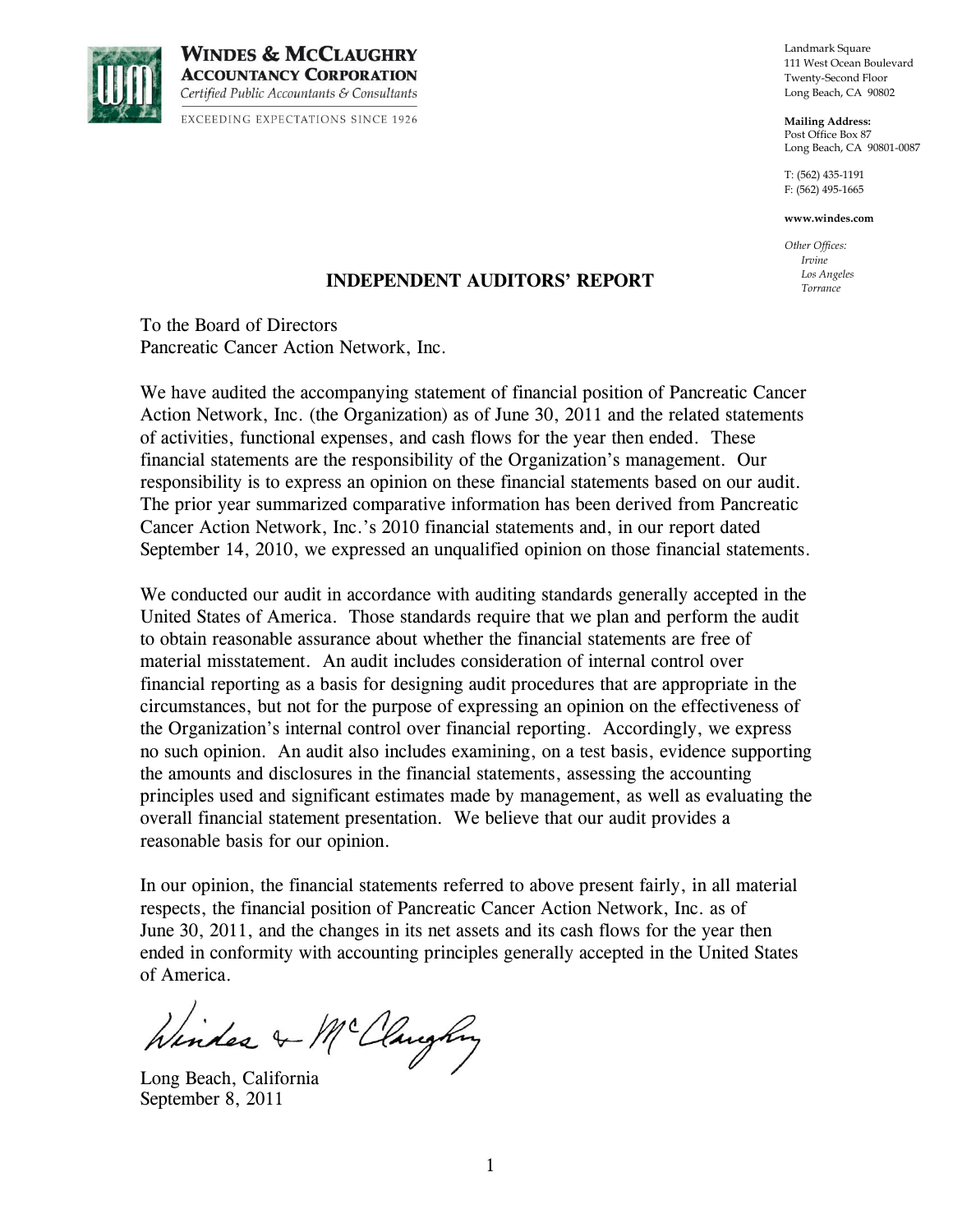# **STATEMENT OF FINANCIAL POSITION JUNE 30, 2011 WITH COMPARATIVE TOTALS FOR 2010**

# **ASSETS**

|                                         | June 30,        |                 |  |
|-----------------------------------------|-----------------|-----------------|--|
|                                         | 2011            | 2010            |  |
| <b>ASSETS</b>                           |                 |                 |  |
| Cash and cash equivalents               | \$<br>2,476,755 | \$<br>76,514    |  |
| Investments                             | 4,075,760       | 5,015,186       |  |
| Pledges receivable, net                 | 1,162,754       | 1,526,933       |  |
| Sundry receivables                      | 417,197         | 212,932         |  |
| Inventory                               | 165,850         | 81,212          |  |
| Prepaid expenses                        | 412,118         | 301,012         |  |
| Property and equipment, net             | 848,984         | 539,106         |  |
| Other assets                            | 77,305          | 113,513         |  |
| <b>TOTAL ASSETS</b>                     | 9,636,723       | 7,866,408<br>\$ |  |
| <b>LIABILITIES AND NET ASSETS</b>       |                 |                 |  |
| <b>LIABILITIES</b>                      |                 |                 |  |
| Accounts payable                        | \$<br>498,639   | \$<br>491,790   |  |
| Accrued expenses                        | 189,925         | 373,009         |  |
| Grant obligations                       | 2,167,535       | 1,241,747       |  |
| Deferred lease liability                | 413,728         |                 |  |
| Capital lease obligations               | 25,882          | 33,653          |  |
|                                         | 3,295,709       | 2,140,199       |  |
| <b>COMMITMENTS</b> (Note 8)             |                 |                 |  |
| <b>NET ASSETS</b>                       |                 |                 |  |
| Unrestricted                            | 5,331,835       | 4,411,773       |  |
| Temporarily restricted                  | 1,009,179       | 1,314,436       |  |
|                                         | 6,341,014       | 5,726,209       |  |
| <b>TOTAL LIABILITIES AND NET ASSETS</b> | 9,636,723<br>\$ | \$<br>7,866,408 |  |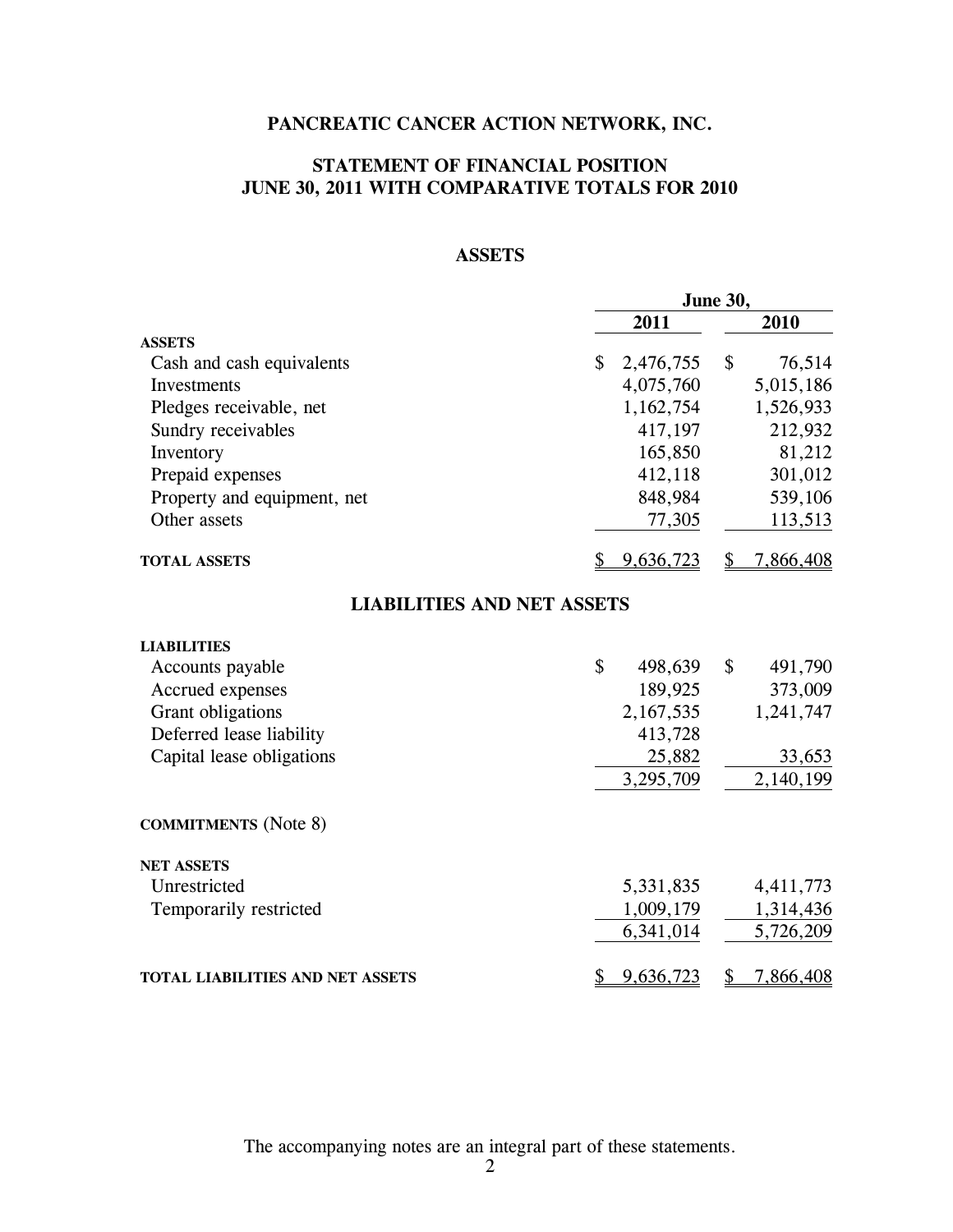# **STATEMENT OF ACTIVITIES FOR THE YEAR ENDED JUNE 30, 2011 WITH COMPARATIVE TOTALS FOR 2010**

|                                          |                     | <b>Temporarily</b> | June 30,        |             |  |
|------------------------------------------|---------------------|--------------------|-----------------|-------------|--|
|                                          | <b>Unrestricted</b> | <b>Restricted</b>  | 2011            | 2010        |  |
| REVENUE, GAINS AND OTHER SUPPORT         |                     |                    |                 |             |  |
| Contributions                            | \$<br>3,812,624     | \$<br>1,267,097    | \$5,079,721     | \$5,587,415 |  |
| Special events (net of direct costs of   |                     |                    |                 |             |  |
| \$1,287,601 and \$1,162,750 for 2011     |                     |                    |                 |             |  |
| and 2010, respectively)                  | 6,878,562           | 438,088            | 7,316,650       | 5,711,899   |  |
| Store sales, net                         | 234,447             |                    | 234,447         | 161,384     |  |
| Other income                             | 9,970               |                    | 9,970           | 2,556       |  |
| Investment return                        | 362,192             |                    | 362,192         | 353,659     |  |
| Net assets released from restrictions    | 2,010,442           | 2,010,442)         |                 |             |  |
| Total Revenue, Gains and                 |                     |                    |                 |             |  |
| Other Support                            | 13,308,237          | 305,257            | 13,002,980      | 11,816,913  |  |
| <b>EXPENSES</b>                          |                     |                    |                 |             |  |
| Program services:                        |                     |                    |                 |             |  |
| Research                                 | 3,916,466           |                    | 3,916,466       | 3,083,975   |  |
| Advocacy                                 | 1,582,822           |                    | 1,582,822       | 1,442,993   |  |
| <b>Patient Services</b>                  | 2,274,340           |                    | 2,274,340       | 2,024,907   |  |
| <b>Community Outreach</b>                | 3,050,217           |                    | 3,050,217       | 2,514,045   |  |
| <b>Total Program Services</b>            | 10,823,845          |                    | 10,823,845      | 9,065,920   |  |
| Supporting services:                     |                     |                    |                 |             |  |
| General and administrative               | 406,765             |                    | 406,765         | 341,283     |  |
| Fund-raising                             | 1,157,565           |                    | 1,157,565       | 921,631     |  |
| <b>Total Supporting Services</b>         | 1,564,330           |                    | 1,564,330       | 1,262,914   |  |
| <b>Total Expenses</b>                    | 12,388,175          |                    | 12,388,175      | 10,328,834  |  |
| <b>INCREASE (DECREASE) IN NET ASSETS</b> | 920,062             | 305,257<br>€       | 614,805         | 1,488,079   |  |
| NET ASSETS AT BEGINNING OF YEAR          | 4,411,773           | 1,314,436          | 5,726,209       | 4,238,130   |  |
| NET ASSETS AT END OF YEAR                | 5,331,835<br>\$     | 1,009,179<br>\$    | 6,341,014<br>\$ | \$5,726,209 |  |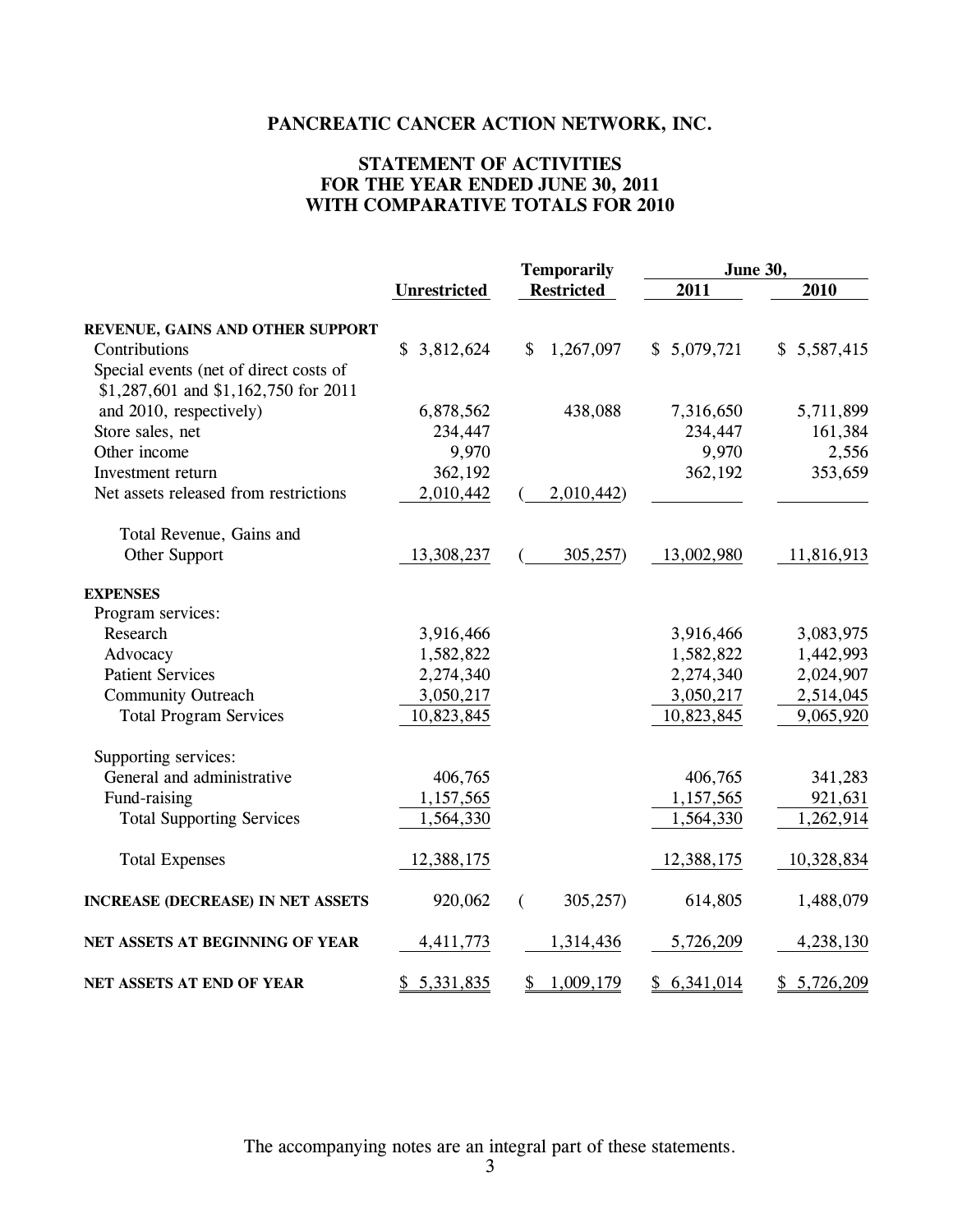### **STATEMENT OF FUNCTIONAL EXPENSES FOR THE YEAR ENDED JUNE 30, 2011 WITH COMPARATIVE TOTALS FOR 2010**

|                            |                 |               | <b>Program Services</b>           |                              |                         |                                      | <b>Supporting Services</b> |                                   |                      |                      |
|----------------------------|-----------------|---------------|-----------------------------------|------------------------------|-------------------------|--------------------------------------|----------------------------|-----------------------------------|----------------------|----------------------|
|                            | <b>Research</b> | Advocacy      | <b>Patient</b><br><b>Services</b> | <b>Community</b><br>Outreach | <b>Total</b><br>Program | <b>General</b> and<br>Administrative | Fund-<br>raising           | <b>Total</b><br><b>Supporting</b> | <b>Total</b><br>2011 | <b>Total</b><br>2010 |
| <b>Salaries</b>            | 537,233<br>\$   | 580,077<br>\$ | 995,779<br>\$                     | 1,430,417<br>\$              | 3,543,506               | 192,144<br>\$                        | 442,440<br>S               | 634,584<br>-S                     | 4,178,090<br>S       | 3,773,637<br>\$      |
| Payroll taxes and benefits | 75,444          | 89,114        | 152,372                           | 216,075                      | 533,005                 | 54,737                               | 62,610                     | 117,347                           | 650,352              | 546,435              |
| Research grants            | 2,875,908       |               |                                   |                              | 2,875,908               |                                      |                            |                                   | 2,875,908            | 2,239,421            |
| Grantee development        | 55,992          |               |                                   |                              | 55,992                  |                                      |                            |                                   | 55,992               | 58,630               |
| Conferences                | 23,516          | 3,411         | 71,654                            | 5,260                        | 103,841                 | 805                                  | 6,554                      | 7,359                             | 111,200              | 77,990               |
| Workshops                  | 14,917          | 280,927       | 180,129                           | 336,977                      | 812,950                 |                                      |                            |                                   | 812,950              | 754,980              |
| Special events             |                 |               |                                   |                              |                         |                                      | 51,038                     | 51,038                            | 51,038               | 78,441               |
| Professional services      | 50,414          | 150,360       | 143,667                           | 133,130                      | 477,571                 | 42,490                               | 157,833                    | 200,323                           | 677,894              | 499,633              |
| Accounting, legal          |                 |               |                                   |                              |                         |                                      |                            |                                   |                      |                      |
| and regulatory fees        | 5,186           | 8,015         | 9,737                             | 13,812                       | 36,750                  | 1,590                                | 6,813                      | 8,403                             | 45,153               | 53,914               |
| Advertising                | 2,766           | 78,477        | 42,716                            | 7,599                        | 131,558                 | 820                                  | 4,300                      | 5,120                             | 136,678              | 119,123              |
| Insurance                  | 5,452           | 6,053         | 10,370                            | 37,599                       | 59,474                  | 1,752                                | 4,231                      | 5,983                             | 65,457               | 40,756               |
| Bank and processing fees   | 59,988          | 65,264        | 110,591                           | 158,379                      | 394,222                 | 20,918                               | 57,072                     | 77,990                            | 472,212              | 399,289              |
| Occupancy                  | 77,977          | 160,810       | 166,158                           | 205,747                      | 610,692                 | 30,083                               | 64,459                     | 94,542                            | 705,234              | 387,808              |
| Voice and data             |                 |               |                                   |                              |                         |                                      |                            |                                   |                      |                      |
| communication              | 6,358           | 7,399         | 10,837                            | 22,481                       | 47,075                  | 1,848                                | 5,197                      | 7,045                             | 54,120               | 57,052               |
| Information technology     | 16,451          | 28,831        | 32,096                            | 90,181                       | 167,559                 | 8,197                                | 23,833                     | 32,030                            | 199,589              | 144,394              |
| Supplies                   | 6,252           | 8,520         | 14,996                            | 32,031                       | 61,799                  | 4,537                                | 8,704                      | 13,241                            | 75,040               | 62,836               |
| Printing                   | 23,357          | 20,416        | 129,110                           | 73,612                       | 246,495                 | 6,360                                | 90,018                     | 96,378                            | 342,873              | 274,990              |
| Postage and shipping       | 21,638          | 24,660        | 89,188                            | 87,149                       | 222,635                 | 6,617                                | 54,644                     | 61,261                            | 283,896              | 258,594              |
| Travel and development     | 23,376          | 20,317        | 12,308                            | 111,585                      | 167,586                 | 1,368                                | 87,644                     | 89,012                            | 256,598              | 213,678              |
| Staff support              | 7,595           | 10,648        | 14,462                            | 23,092                       | 55,797                  | 2,443                                | 6,373                      | 8,816                             | 64,613               | 30,163               |
| Equipment and              |                 |               |                                   |                              |                         |                                      |                            |                                   |                      |                      |
| maintenance                | 2,880           | 3,104         | 5,365                             | 12,372                       | 23,721                  | 918                                  | 2,394                      | 3,312                             | 27,033               | 27,133               |
| Directors' meetings        |                 |               |                                   |                              |                         | 16,847                               |                            | 16,847                            | 16,847               | 11,901               |
| Miscellaneous              | 8,932           | 20,471        | 11,150                            | 14,410                       | 54,963                  | 7,683                                | 8,732                      | 16,415                            | 71,378               | 119,670              |
| Depreciation and           |                 |               |                                   |                              |                         |                                      |                            |                                   |                      |                      |
| amortization               | 14,834          | 15,948        | 71,655                            | 38,309                       | 140,746                 | 4,608                                | 12,676                     | 17,284                            | 158,030              | 98,366               |
|                            | \$3,916,466     | \$1,582,822   | \$2,274,340                       | \$3,050,217                  | \$10,823,845            | 406,765                              | \$1,157,565                | \$1,564,330                       | \$12,388,175         | \$10,328,834         |
| Functional expense ratio   | 31%             | 13%           | 18%                               | 25%                          | 87%                     | 3%                                   | 10%                        | 13%                               | 100%                 | 100%                 |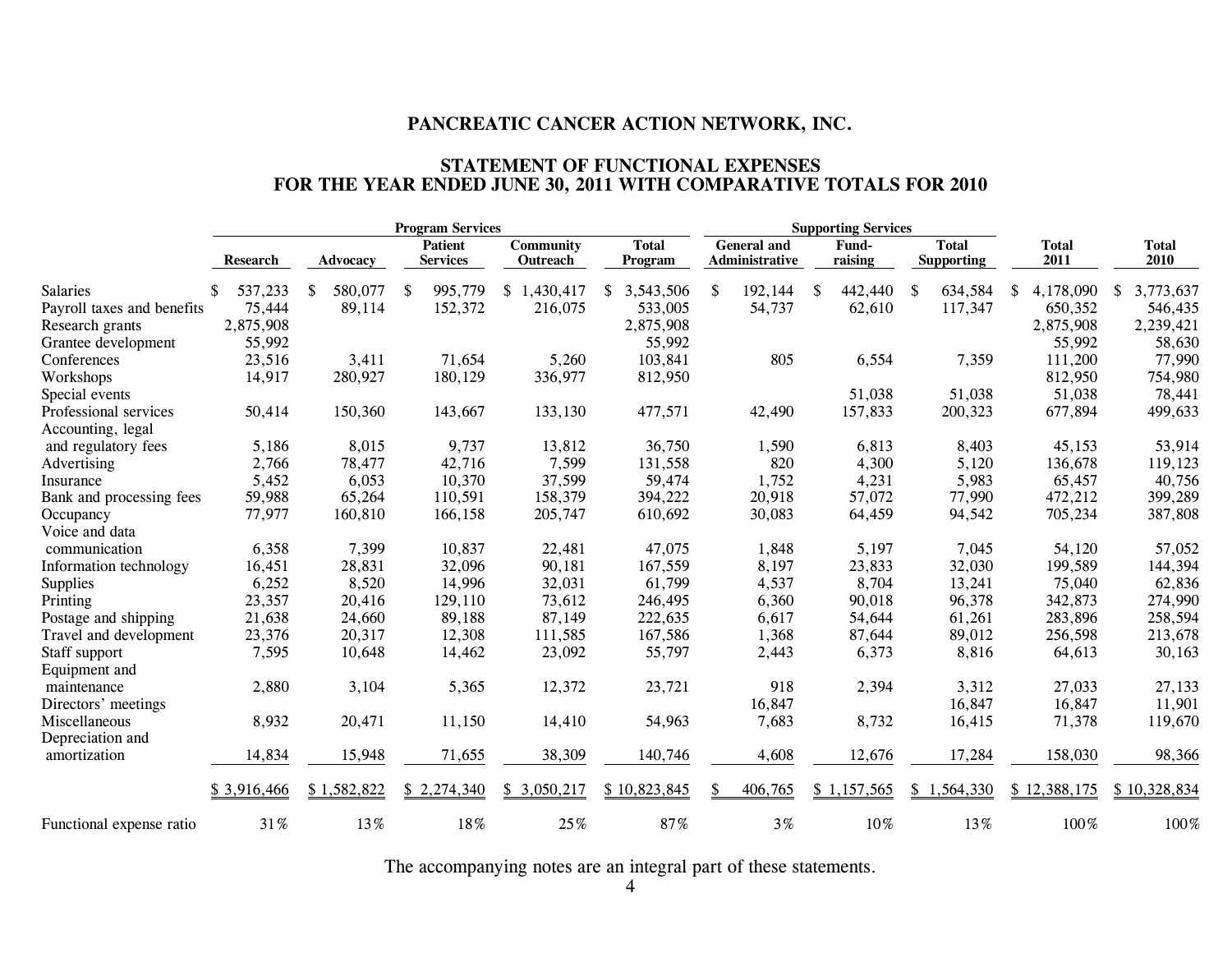# **STATEMENT OF CASH FLOWS FOR THE YEAR ENDED JUNE 30, 2011 WITH COMPARATIVE TOTALS FOR 2010**

|                                                      |                    | For the Year Ended<br><b>June 30,</b> |
|------------------------------------------------------|--------------------|---------------------------------------|
|                                                      | 2011               | 2010                                  |
| <b>CASH FLOWS FROM OPERATING ACTIVITIES</b>          |                    |                                       |
| Increase in net assets                               | \$<br>614,805      | \$1,488,079                           |
| Adjustments to reconcile increase in net assets      |                    |                                       |
| to net cash provided by operating activities:        |                    |                                       |
| Depreciation and amortization                        | 158,030            | 98,366                                |
| Net realized and unrealized gains on investments     | 176,263<br>€       | 247,747)<br>€                         |
| Noncash valuation of donated inventory               | 2,794              | 6,572                                 |
| Noncash donation of securities                       | 7,939)<br>(        | 19,964)<br>(                          |
| Loss on disposition of equipment                     | 7,527              | 16,560                                |
| Provision for uncollectible pledges                  |                    | 47,583                                |
| Changes in operating assets and liabilities:         |                    |                                       |
| Pledges receivable and sundry receivables            | 159,914            | 1,274,509)                            |
| Inventory                                            | 87,432)            | 5,609)                                |
| Prepaid expenses and other assets                    | 74,898)            | 148,504)                              |
| Accounts payable and accrued expenses                | 176,235            | 125,501                               |
| Grant obligations                                    | 925,788            | 600,997                               |
| Deferred lease liability                             | 413,728            |                                       |
| Net Cash Provided By Operating Activities            | 1,759,819          | 687,325                               |
| CASH FLOWS FROM INVESTING ACTIVITIES                 |                    |                                       |
| Purchase of investments                              | 5,862,479)         | 2,873,312)                            |
| Proceeds from sale of investments                    | 6,986,107          | 2,034,340                             |
| Purchase of property and equipment                   | 475,435)           | 262,518)                              |
| Net Cash Provided By (Used In) Investing Activities  | 648,193            | 1,101,490)                            |
| <b>CASH FLOWS FROM FINANCING ACTIVITIES</b>          |                    |                                       |
| Payments on capital lease obligations                | 7,771)             | 7,872)                                |
| Net Cash Used In Financing Activities                | 7,771)             | 7,872)                                |
| NET INCREASE (DECREASE) IN CASH AND CASH EQUIVALENTS | 2,400,241          | 422,037)<br>€                         |
| CASH AND CASH EQUIVALENTS—Beginning of year          | 76,514             | 498,551                               |
| CASH AND CASH EQUIVALENTS-End of year                | <u>\$2,476,755</u> | \$<br>76,514                          |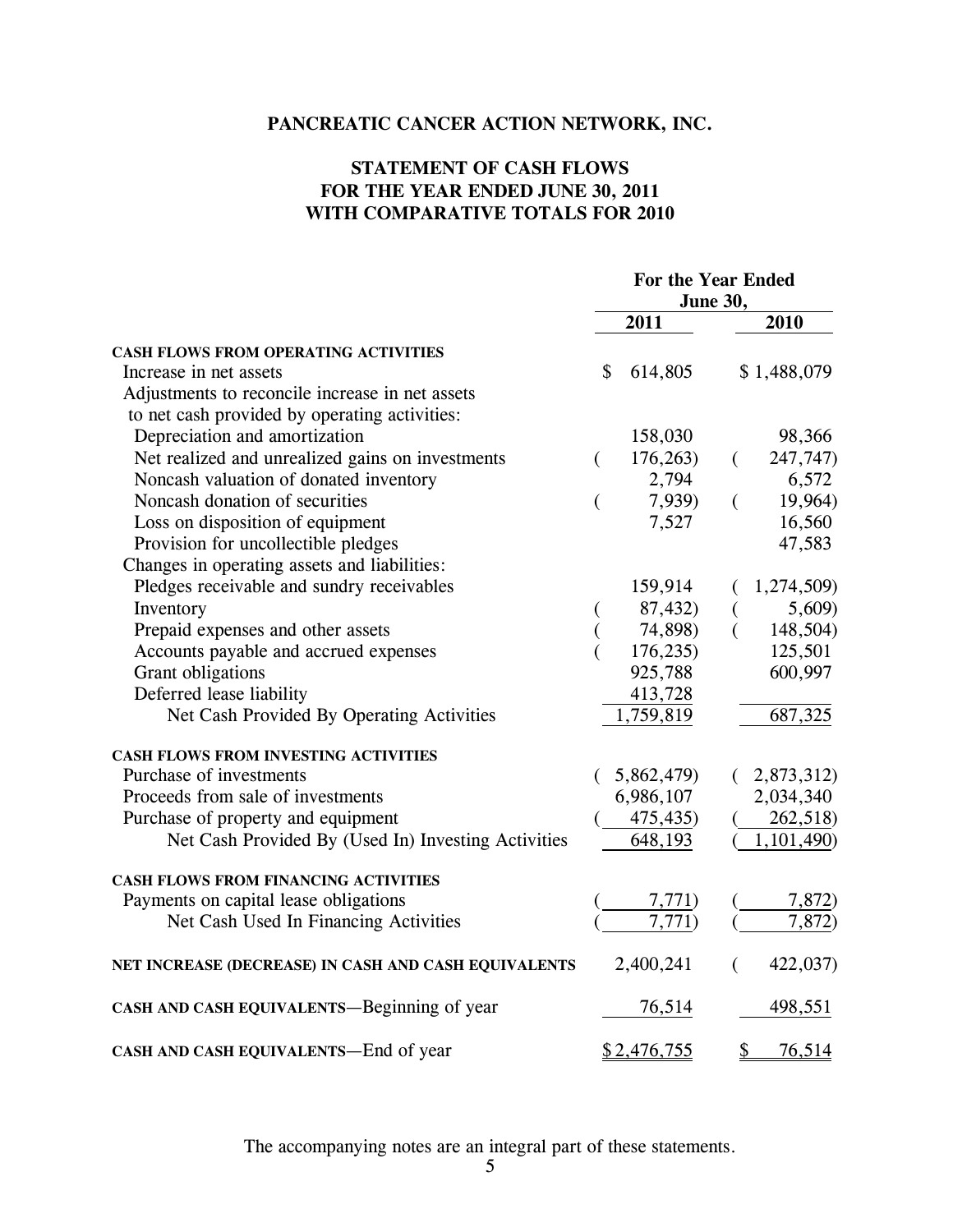# **NOTES TO THE FINANCIAL STATEMENTS JUNE 30, 2011 WITH COMPARATIVE TOTALS FOR 2010**

# **NOTE 1 – Organization and Business**

The Pancreatic Cancer Action Network, Inc. (the Organization) is a nationwide network of people dedicated to working together to advance research, support patients and create hope for those afflicted by pancreatic cancer. The Organization raises money for direct private funding of research and advocates for more aggressive federal research funding of medical breakthroughs in prevention, diagnosis and treatment. The Organization fills the void of information and options by giving patients and caregivers the personalized and reliable information they need to make informed decisions. Additionally, the Organization helps individuals and communities across the country work together to raise awareness about pancreatic cancer and the funds to find a cure. The Organization's activities are conducted from offices in Manhattan Beach, California and Washington, D.C.

The Organization derives most of its revenue from contributions and special events. Each year the Organization holds "An Evening with the Stars" gala that is its largest fundraising event. In 2011 and 2010, this event raised \$643,848 and \$478,827, respectively, net of related expenses. The Organization also hosts various outreach events utilizing a volunteer network. The volunteer network is comprised of community-based team members across the country who volunteer their time to raise awareness and educate their communities about pancreatic cancer. In 2011 and 2010, volunteer-based events raised \$6,672,802 and \$5,233,072, respectively, net of related expenses.

# **NOTE 2 – Summary of Significant Accounting Policies**

### *Basis of Presentation*

The financial statements of the Organization have been prepared in conformity with generally accepted accounting principles applicable to nonprofit organizations. Accordingly, the Organization's net assets are classified for financial reporting purposes as unrestricted, temporarily restricted or permanently restricted based on the existence or absence of donor-imposed restrictions.

Unrestricted net assets are not subject to donor-imposed restrictions and include those net assets that may be used by the Organization for any of its programs or administrative support.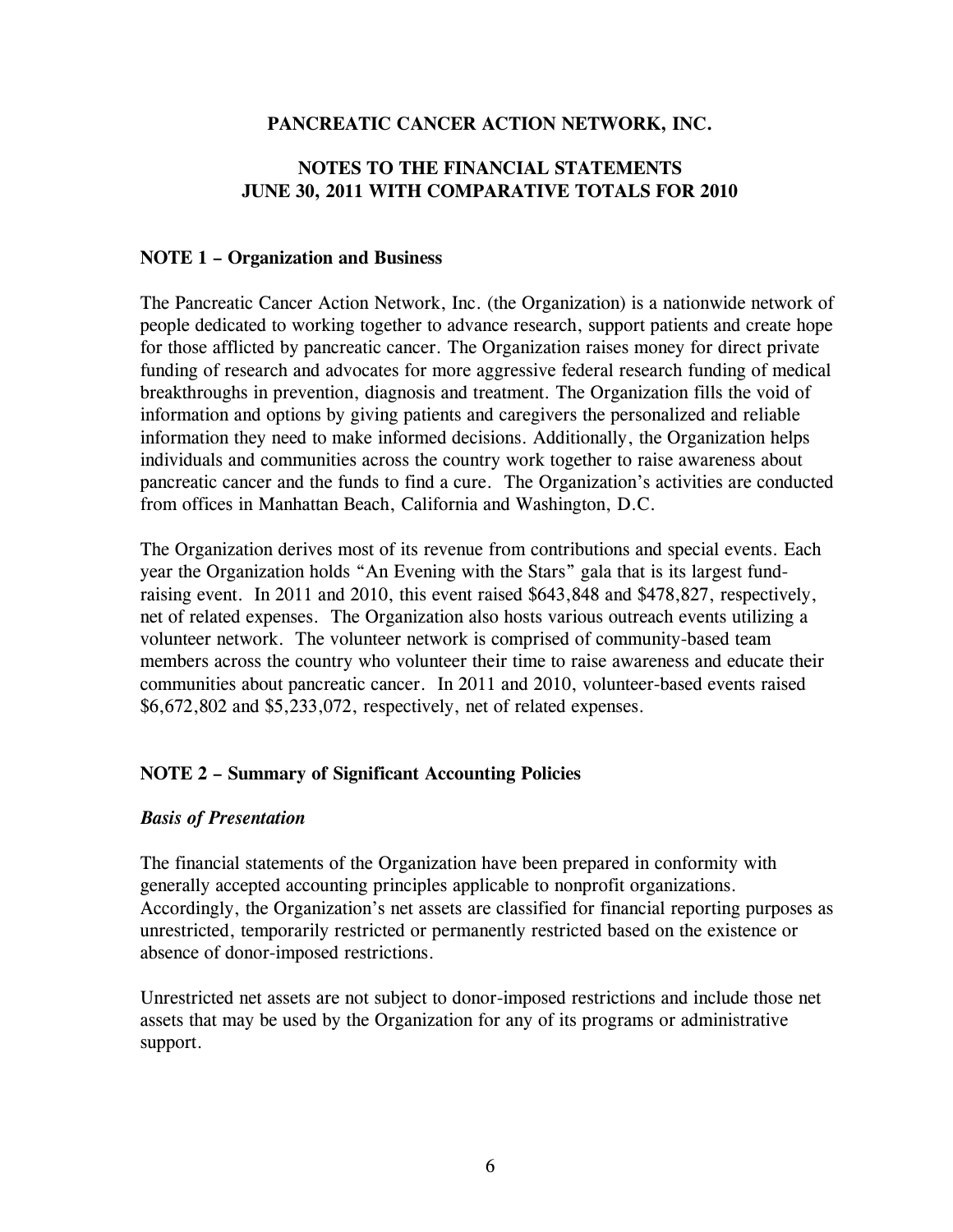# **NOTES TO THE FINANCIAL STATEMENTS JUNE 30, 2011 WITH COMPARATIVE TOTALS FOR 2010**

# **NOTE 2 – Summary of Significant Accounting Policies (Continued)**

# *Basis of Presentation (Continued)*

Temporarily restricted net assets are subject to donor-imposed restrictions which will be met either by the Organization's actions or the passage of time. Items that increase this net asset category are contributions restricted as to time or purpose and include contributions that may be used for any purpose upon receipt at a future date. Temporarily restricted net assets are reclassified to unrestricted net assets when the restrictions have been met or have expired.

Permanently restricted net assets are subject to explicit donor-imposed restrictions that do not expire. Funds are held in perpetuity while the income is available for general use. At June 30, 2011 and 2010, the Organization had no permanently restricted net assets.

# *Prior-Period Information*

The financial statements include certain prior-year summarized comparative information in total but not by net asset class. Such information does not include sufficient detail to constitute a presentation in conformity with accounting principles generally accepted in the United States of America. Accordingly, such information should be read in conjunction with the Organization's audited financial statements for the year ended June 30, 2010 with an auditors' report date of September 14, 2010, from which the summarized information was derived.

# *Use of Estimates and Assumptions*

In preparing financial statements in conformity with accounting principles generally accepted in the United States of America, management makes estimates and assumptions affecting the reported amounts of assets and liabilities and disclosures of contingent assets and liabilities at the date of the financial statements and the reported amounts of revenue and expenses during the reporting period. Significant items subject to such estimates and assumptions, among others, include the carrying amount of property and equipment and the allowance for pledges receivable. Actual results could differ from those estimates.

# *Cash and Cash Equivalents*

The Organization considers all highly liquid debt instruments purchased with original maturities of three months or less to be cash equivalents.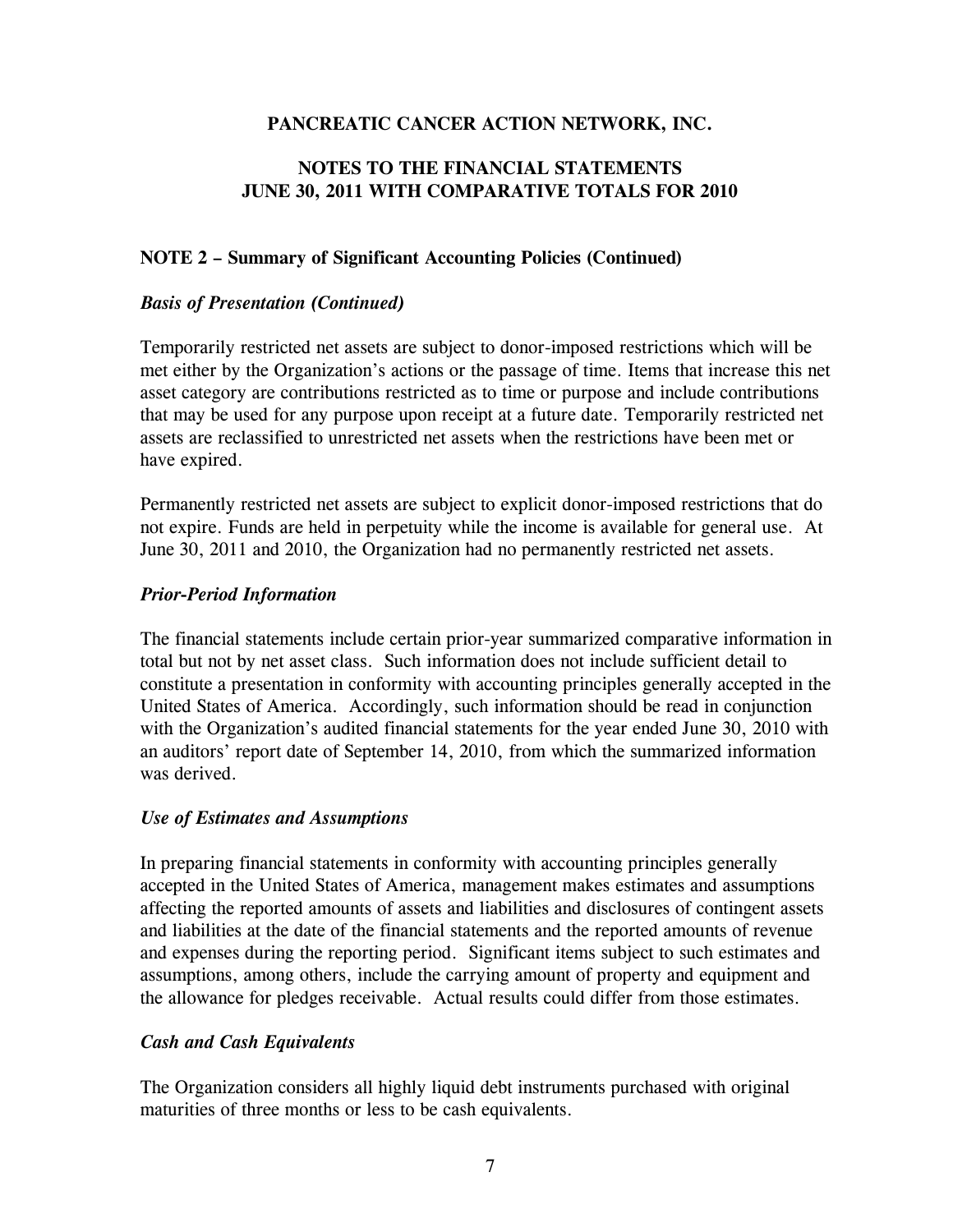# **NOTES TO THE FINANCIAL STATEMENTS JUNE 30, 2011 WITH COMPARATIVE TOTALS FOR 2010**

# **NOTE 2 – Summary of Significant Accounting Policies (Continued)**

# *Cash and Cash Equivalents (Continued)*

The Organization maintains its cash in financial institutions which, at times, may exceed federally insured limits. Historically, the Organization has not experienced any losses in such accounts. Management believes the Organization is not exposed to any significant credit risk on cash.

### *Investments*

Investments are recorded at fair value based on quoted prices in an active market. Investment income includes dividends and interest and is recognized as revenue in the period in which it is earned. Changes in fair value are recorded as unrealized gains (losses). Investment income amounts are reported as an increase in unrestricted net assets unless otherwise restricted by the donor. Contributions of securities from donors are recorded at fair value at the time the gift is made.

Investments are exposed to various risks such as interest rate, market and credit risks. Due to the level of risk associated with investments, it is at least reasonably possible that changes in the fair value of investments will occur in the near term and that such changes could materially affect the financial statements.

# *Pledges Receivable*

The Organization recognizes donors' unconditional promises to give cash or other assets as revenue in the period promises are made. Unconditional promises to give that are expected to be collected within one year are recorded at their net realizable value. Those promises to give that are expected to be collected over a period in excess of two years are recorded at the present value of their estimated future cash flows. Amortization of the discount to present value is included in contribution revenue. Conditional promises to give are not recognized as revenue until the condition is met.

Pledges from board members accounted for 12% of the pledges receivable balance at June 30, 2010.

# *Inventory*

Inventory consists of various branded promotional items that are held for sale. Inventory is stated at the lower of cost or market determined by using the weighted average cost method.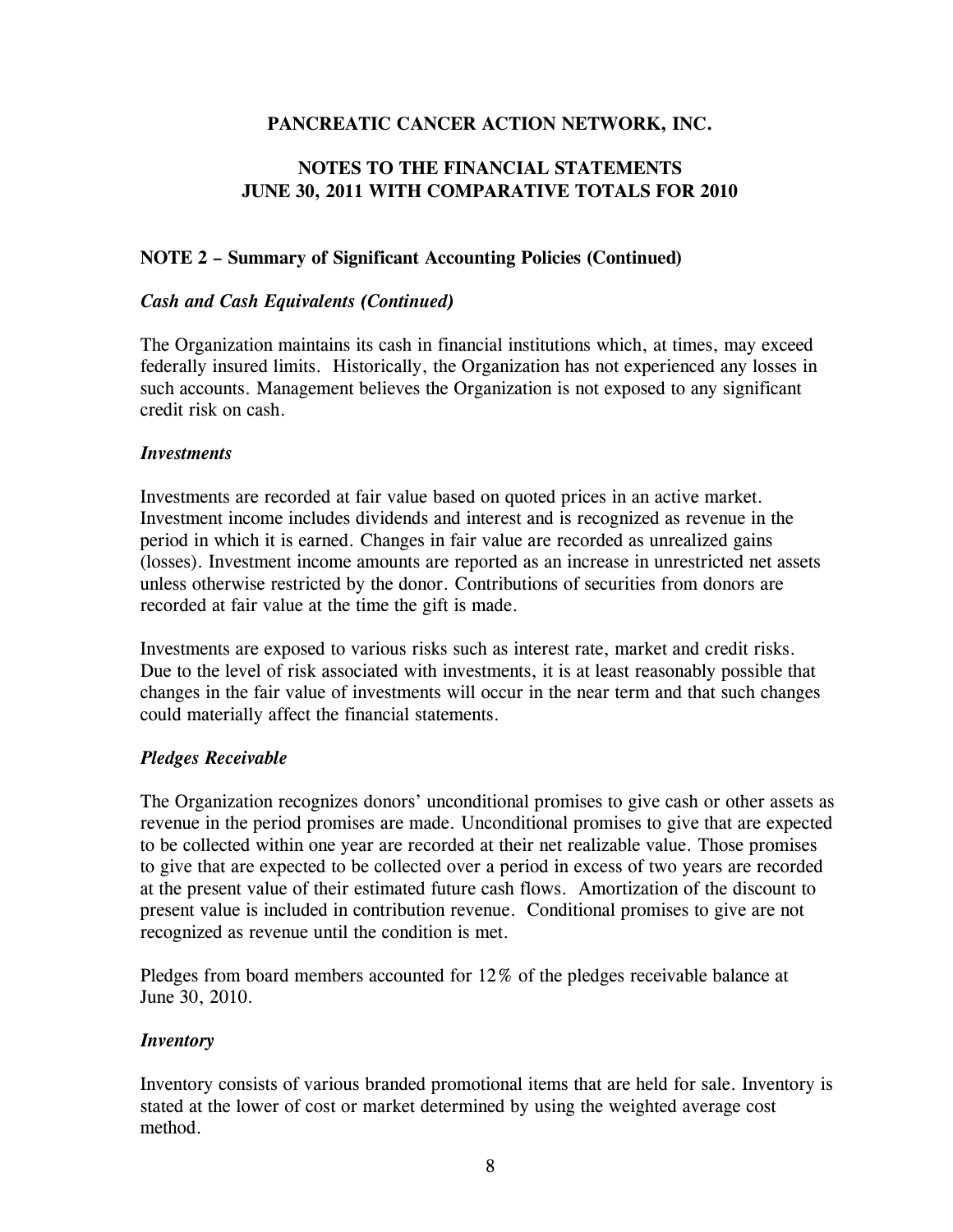# **NOTES TO THE FINANCIAL STATEMENTS JUNE 30, 2011 WITH COMPARATIVE TOTALS FOR 2010**

# **NOTE 2 – Summary of Significant Accounting Policies (Continued)**

### *Property and Equipment*

Property and equipment are stated at cost, except for donated assets, which, except for certain facility improvements, are recorded at fair value at the time of receipt. All expenditures for property and equipment in excess of \$2,500 are capitalized. Additionally, the Organization capitalizes certain direct costs associated with the development of its web-site and a database system.

In conjunction with the completion of a facility build-out under the terms of a ten-year lease that commenced November 2010, the landlord absorbed \$300,991 in facility improvement costs in excess of landlord's standard base building costs and costs assumed by the Organization and recorded to leasehold improvements in the accompanying Statement of Financial Position at June 30, 2011. The Organization has not recognized these additional absorbed costs as a contribution to property and equipment in its financial statements.

Depreciation and amortization expense is calculated using the straight-line method over estimated useful lives of three to ten years for furniture and equipment, computer software and internally developed asset costs. Leasehold improvements and equipment under capital lease obligations are amortized on a straight-line basis over the estimated life of the asset or the remaining life of the lease, whichever is shorter.

At June 30, 2010, in-progress payments included a deposit against the future delivery of furniture and office systems.

### *Fair Value Measurements*

The Organization follows the guidance required for fair value measurements of financial and nonfinancial assets and liabilities that are recognized or disclosed at fair value in the financial statements on a recurring or nonrecurring basis. This guidance defines fair value as the price that would be received to sell an asset or paid to transfer a liability in an orderly transaction between market participants at the measurement date. The guidance also establishes a framework for measuring fair value and enhances disclosures about fair value measurements. (See Note 4).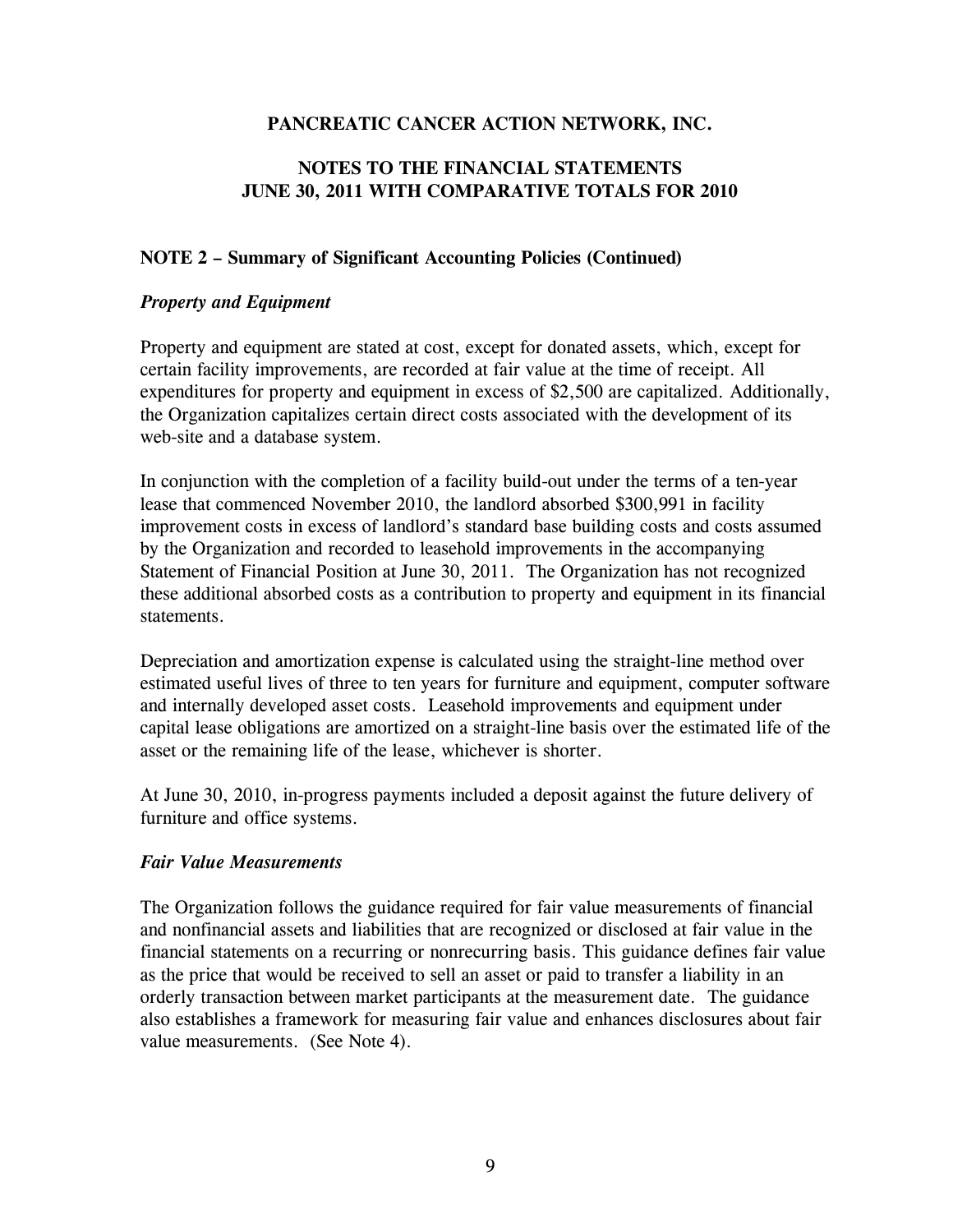# **NOTES TO THE FINANCIAL STATEMENTS JUNE 30, 2011 WITH COMPARATIVE TOTALS FOR 2010**

# **NOTE 2 – Summary of Significant Accounting Policies (Continued)**

### *Fair Value Measurements (Continued)*

The guidance describes a fair value hierarchy based on three levels of inputs, of which the first two are considered observable and the last unobservable, that may be used to measure fair value. The Organization's assessment of the significance of a particular input to the fair value measurements requires judgment, and may affect the valuation of the assets and liabilities being measured and their placement within the fair value hierarchy.

### *Contributions*

Contributions are recognized as revenue in the period received or pledged and are considered to be available for unrestricted use unless specifically restricted by the donor. Contributions received with donor-imposed temporary restrictions are recorded as temporarily restricted revenue. When a donor restriction expires, that is, when a stipulated time restriction ends or purpose restriction is accomplished, temporarily restricted net assets are reclassified to unrestricted net assets and reported in the statements of activities as net assets released from restrictions.

Bequests are recognized at the time the Organization receives notification of its right to them as a beneficiary, the proceeds are subject to reasonable estimation, and there are no known or probable impediments to receipt of the bequested gift. Sundry receivables include bequests receivable with estimated values of \$250,000 and \$70,000 at June 30, 2011 and 2010, respectively.

Donated materials, contributed services and other noncash donations are recorded as contributions at their estimated fair values on the date received. The Organization recorded \$118,237 and \$84,623 representing the estimated fair value of donated goods and services in 2011 and 2010, respectively. All but \$14,317 in 2011 and \$5,279 in 2010 of these donated goods and services were recorded as offsetting revenue and expense in Special Events net revenue in the accompanying Statement of Activities. Many individuals, most of whom are active in one of the sixty-five nationwide Community Outreach volunteer affiliates as of June 30, 2011, volunteer their time and perform a variety of tasks that assist the Organization with its programs and administration. These donated services are not reflected in the financial statements because they do not meet the criteria for inclusion. Also, the financial statements for the year-ended June 30, 2011 do not reflect approximately \$40,725 in professional legal services provided to the Organization at no cost.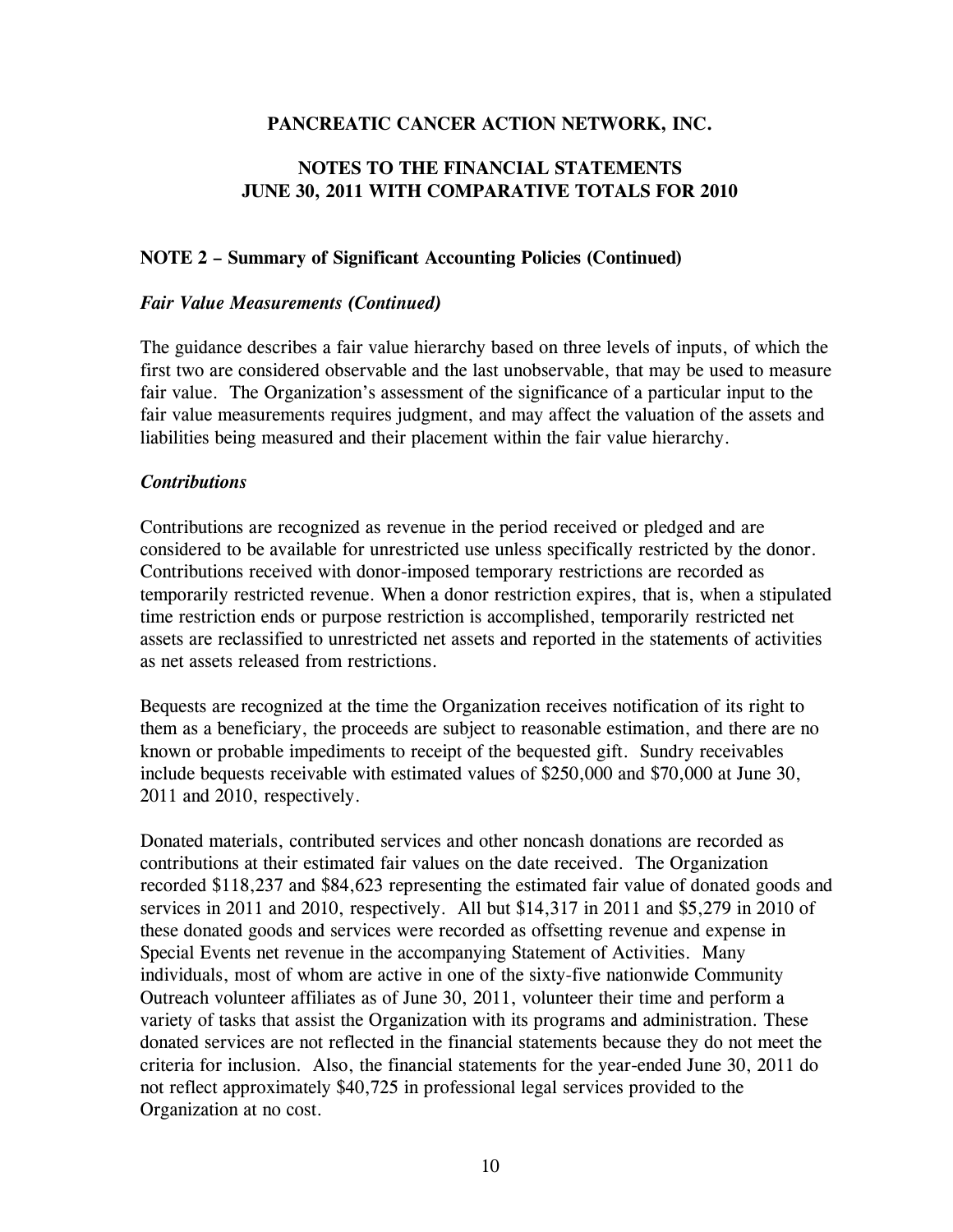# **NOTES TO THE FINANCIAL STATEMENTS JUNE 30, 2011 WITH COMPARATIVE TOTALS FOR 2010**

# **NOTE 2 – Summary of Significant Accounting Policies (Continued)**

### *Special Events*

Special events consist of the "An Evening with the Stars" gala and various outreach events utilizing a nationwide volunteer network. The gala revenue and related expenses are recognized in the period in which the event occurs. Revenue from volunteer organized outreach events is generally recognized as received unless significant performance obligations remain at the end of the fiscal year. Certain costs paid in advance of an event are recorded as prepaid expenses.

### *Research Grants*

The Organization awards peer-reviewed research grants to investigators who are devoted to scientific research related to pancreatic cancer. Research grants include periodic reporting and compliance requirements that, if breached, allow the Organization to rescind its promise to pay future award installments. The Organization pays a fee for grant peerreview and administrative services provided by the American Association of Cancer Research. These fees are charged at a rate of 11.5% of the amount of the awards granted in 2011 and 2010 and are paid from unrestricted funds. Grants and fees are recognized as expense when the grant is awarded to a named recipient. Grants that have remaining obligations that are payable over a period greater than one year at the end of the fiscal year in which the grant is awarded are discounted to their present value using a rate that was 3% in 2011 and 2010. Unused grant awards returned to the Organization reduce the research grant expense and are immaterial in both years presented.

# *Advertising Costs*

Advertising costs are expensed in the period the advertisement is run and charged directly to the program benefiting from the advertisement. Advertising expenses that affect more than one functional area are allocated to respective areas based on ratios estimated by management.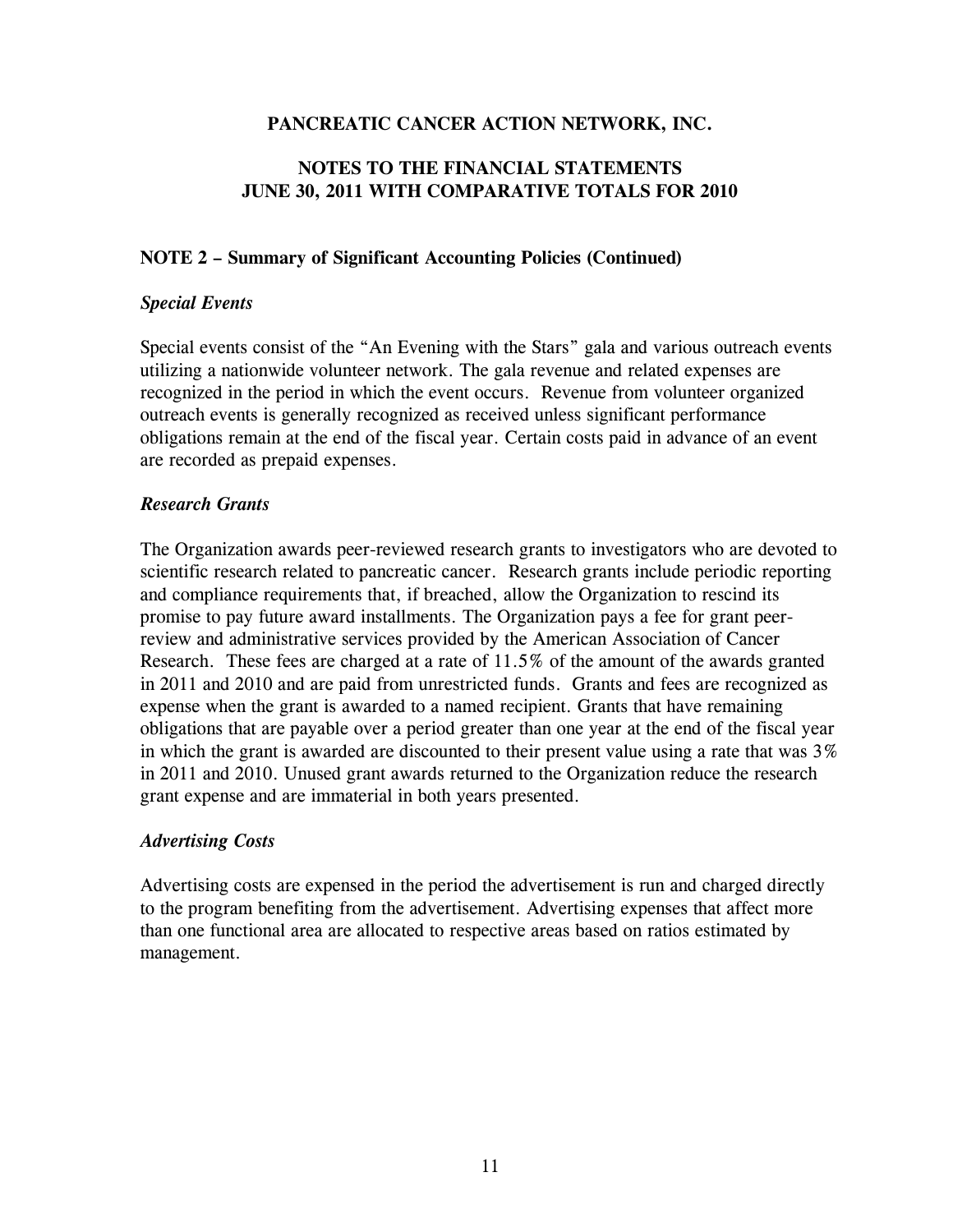# **NOTES TO THE FINANCIAL STATEMENTS JUNE 30, 2011 WITH COMPARATIVE TOTALS FOR 2010**

# **NOTE 2 – Summary of Significant Accounting Policies (Continued)**

# *Income Taxes*

The Organization is exempt from income taxes under Section  $501(c)(3)$  of the Internal Revenue Code and applicable state laws.

The Organization recognizes the financial statement benefit of tax positions, such as filing status of tax-exempt, only after determining that the relevant tax authority would more likely than not sustain the position following an audit. The Organization is subject to potential income tax audits on open tax years by any taxing jurisdiction in which it operates. The statute of limitations for federal and California state purposes is generally three and four years, respectively.

# *Functional Expenses*

Operating expenses directly identified with a functional area are charged to that area. Expenses affecting more than one functional area are allocated to the respective areas on the basis of ratios estimated by management.

# *Reclassifications*

Certain reclassifications have been made to prior-year amounts to conform to the currentyear presentation.

### *Subsequent Events*

In preparing these financial statements, the Organization's management has evaluated subsequent events and transactions for potential recognition or disclosure through September 8, 2011, the date at which the financial statements were available to be issued.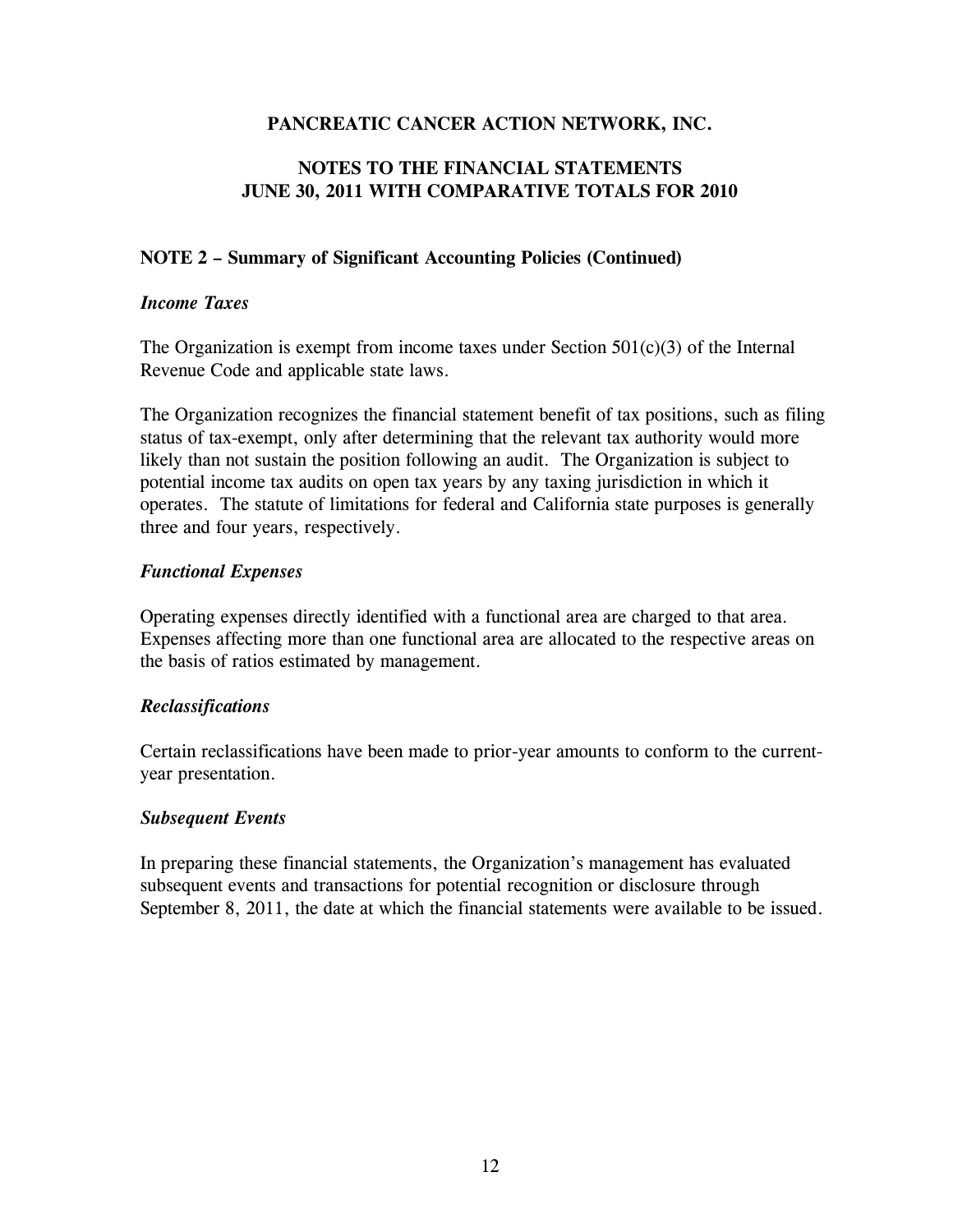# **NOTES TO THE FINANCIAL STATEMENTS JUNE 30, 2011 WITH COMPARATIVE TOTALS FOR 2010**

# **NOTE 3 – Investments**

Investments held at June 30, 2011 and 2010 consist of:

|                                 | 2011 |           |                   |      | 2010      |                   |           |
|---------------------------------|------|-----------|-------------------|------|-----------|-------------------|-----------|
|                                 | Cost |           | <b>Fair Value</b> | Cost |           | <b>Fair Value</b> |           |
| <b>Fixed Income Securities:</b> |      |           |                   |      |           |                   |           |
| Corporate bonds                 | \$   | 992,847   | 1,037,506<br>S.   | S.   | 2,955,090 | <sup>S</sup>      | 3,077,718 |
| US Federal agencies             |      | 788,986   | 810,040           |      | 814,003   |                   | 829,594   |
| Foreign CD                      |      |           |                   |      | 100,000   |                   | 100,000   |
| Mutual and Exchange             |      |           |                   |      |           |                   |           |
| <b>Traded Funds:</b>            |      |           |                   |      |           |                   |           |
| Bond funds                      |      | 1,327,458 | 1,349,008         |      |           |                   |           |
| Equity funds and                |      |           |                   |      |           |                   |           |
| other assets                    |      | 327,708   | 335,793           |      | 448,909   |                   | 396,738   |
| <b>Common Stocks</b>            |      | 533,093   | 543,413           |      | 565,060   |                   | 611,136   |
|                                 |      | 3,970,092 | 4,075,760         | S    | 4,883,062 | \$                | 5,015,186 |

At June 30, 2011, fixed income securities bear maturity dates ranging from 2013 to 2020.

Investment returns from these investments and other interest-bearing accounts are summarized as follows:

|                                   |   | For the Year Ended<br><b>June 30,</b> |    |             |
|-----------------------------------|---|---------------------------------------|----|-------------|
|                                   |   | 2011                                  |    | <b>2010</b> |
| Dividend and interest income, net | S | 185,929                               | -S | 105,912     |
| Net realized and unrealized gains |   | 176,263                               |    | 247,747     |
|                                   |   | 362,192                               |    |             |

Dividend and interest income is reported net of bank fees of \$57,837 and \$64,936 in 2011 and 2010, respectively.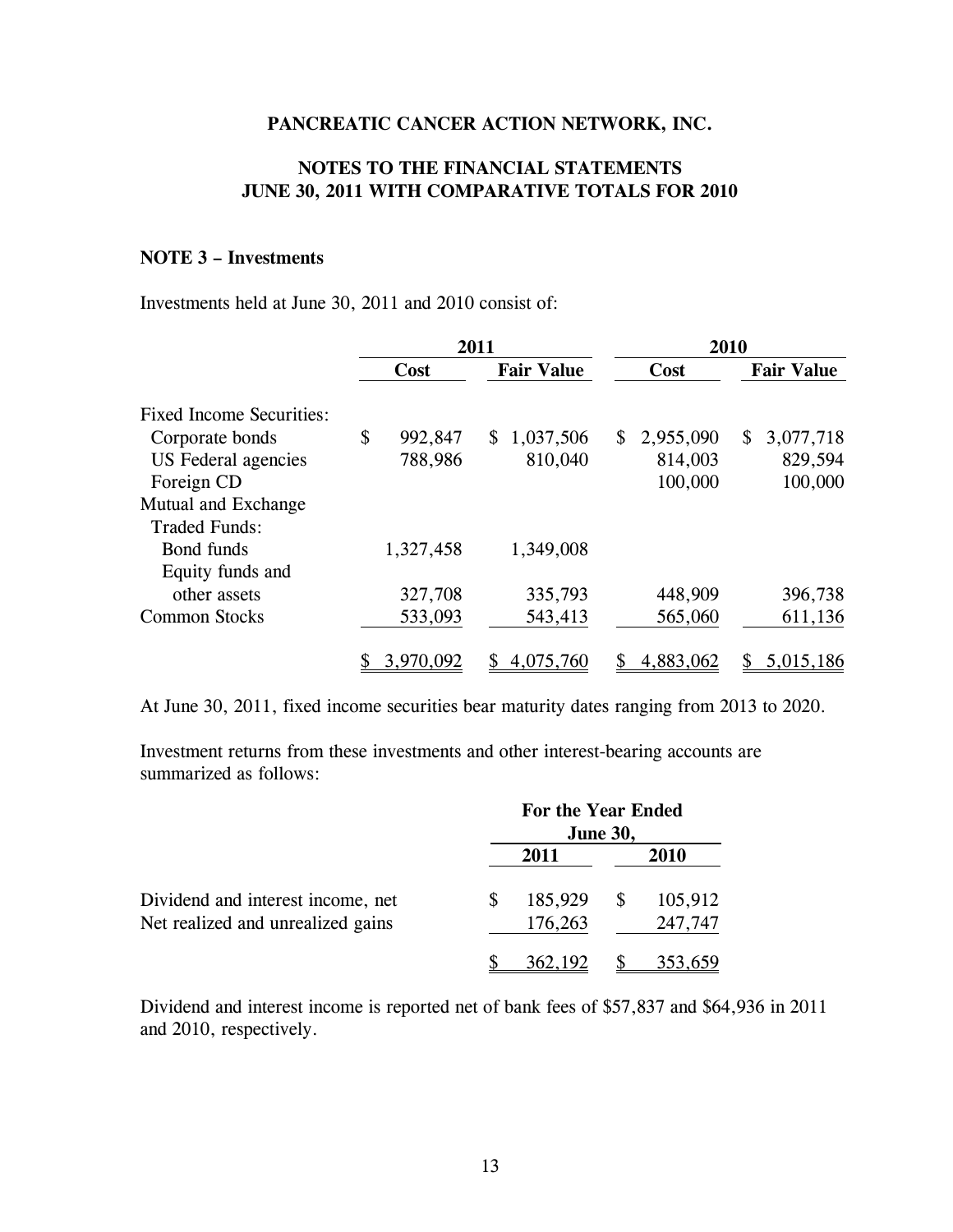# **NOTES TO THE FINANCIAL STATEMENTS JUNE 30, 2011 WITH COMPARATIVE TOTALS FOR 2010**

# **NOTE 4 – Fair Value Hierarchy**

The Organization uses fair value measurements to record fair value adjustments to certain assets and liabilities and to determine the fair value disclosures. The fair value of a financial instrument is the price that would be received to sell an asset or paid to transfer a liability in an orderly transaction between market participants at the measurement date. Fair value is best determined based upon quoted market prices. However, in certain instances, there are no quoted market prices for the Organization's various financial instruments. In cases where quoted market prices are not available, fair values are based on estimates using present value or other valuation techniques. Those techniques are significantly affected by the assumptions used, including discount rates and estimates of future cash flows. Accordingly, the fair value estimates may not be realized in an immediate settlement of the instrument. The Organization groups its assets and liabilities measured at fair value in three levels, based on the markets in which the assets and liabilities are traded and the reliability of the assumptions used to determine fair value. The three levels of the fair value hierarchy are as follows:

- Level 1 inputs are quoted prices (unadjusted) in active markets for identical assets or liabilities that the Organization has the ability to access at the measurement date.
- Level 2 inputs are inputs other than quoted prices included within Level 1 that are observable for the asset or liability, either directly or indirectly.
- Level 3 inputs are unobservable inputs for the asset or liability.

The Organization's valuation techniques for assets and liabilities recorded at fair value are as follows:

Investments – The fair value of investment securities is the market value based on quoted market prices, when available, or market prices provided by recognized broker dealers. If listed prices or quotes are not available, fair value is based upon externally developed models that use unobservable inputs due to the limited market activity of the investment.

Pledges receivable – The fair value of contributions is equal to the carrying value for contributions expected to be collected within one year. Contributions expected to be collected in future periods are discounted to present value based on management's assumptions.

Grant obligations – The fair value of grant obligations is equal to the carrying value for grants expected to be paid within one year. Grant obligations expected to be paid in future periods are discounted to present value based on management's assumptions.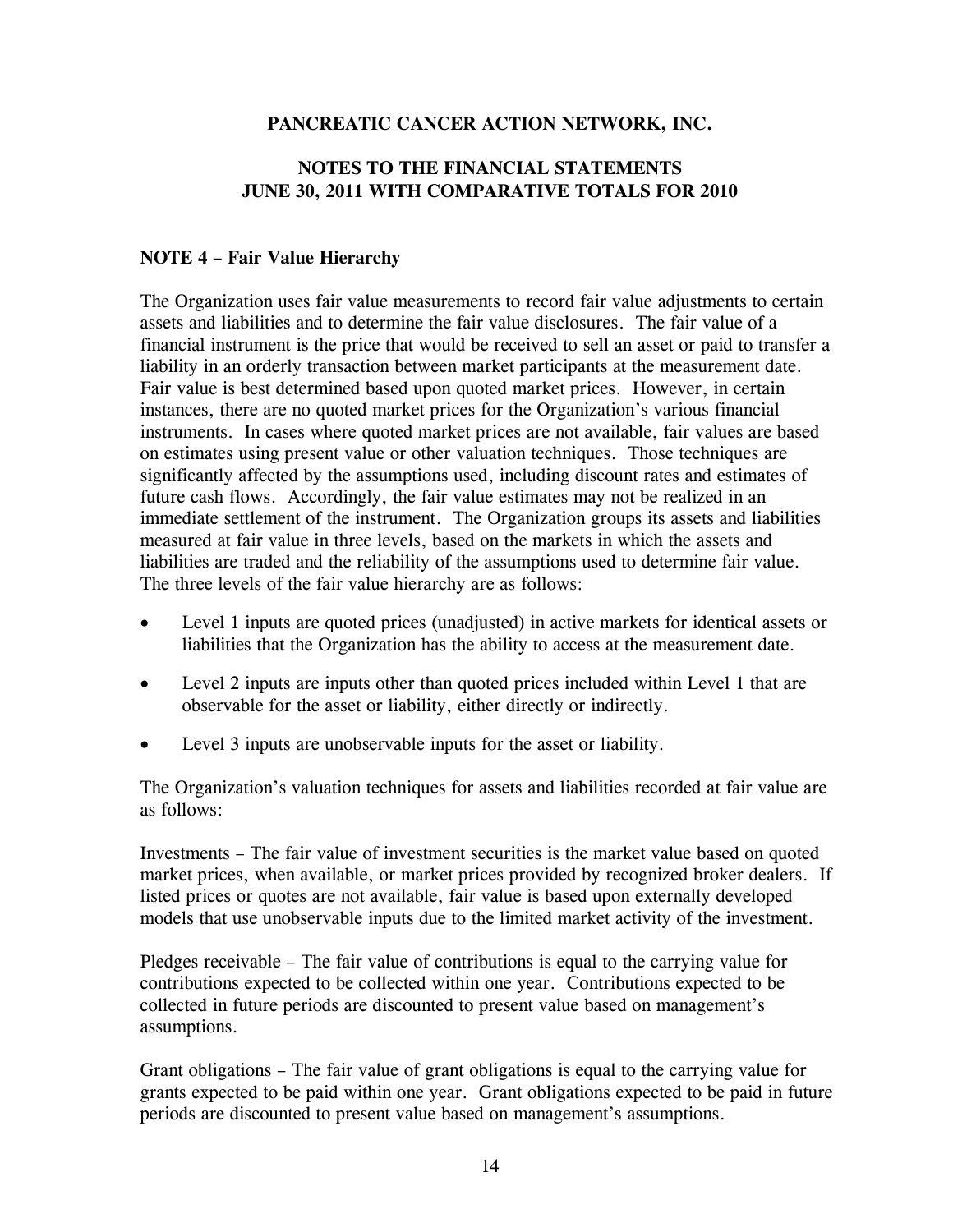# **NOTES TO THE FINANCIAL STATEMENTS JUNE 30, 2011 WITH COMPARATIVE TOTALS FOR 2010**

#### **NOTE 4 – Fair Value Hierarchy (Continued)**

The following tables present assets that are measured at fair value on a recurring basis at June 30, 2011 and 2010:

|                      |                | Fair Value Measurements at June 30, 2011 | <b>Total</b> |                 |             |
|----------------------|----------------|------------------------------------------|--------------|-----------------|-------------|
|                      | <b>Level 1</b> | <b>Level 2</b>                           | Level 3      | 2011            | 2010        |
| <b>Fixed Income</b>  |                |                                          |              |                 |             |
| Securities:          |                |                                          |              |                 |             |
| Corporate bonds      |                | \$<br>1,037,506                          |              | \$1,037,506     | \$3,077,718 |
| <b>US</b> Federal    |                |                                          |              |                 |             |
| agencies             | \$<br>810,040  |                                          |              | 810,040         | 829,594     |
| Foreign CD           |                |                                          |              |                 | 100,000     |
| Mutual and           |                |                                          |              |                 |             |
| Exchange             |                |                                          |              |                 |             |
| <b>Traded Funds:</b> |                |                                          |              |                 |             |
| Bond funds           | 1,349,008      |                                          |              | 1,349,008       |             |
| Equity funds         |                |                                          |              |                 |             |
| and other assets     | 335,793        |                                          |              | 335,793         | 396,738     |
| <b>Common Stocks</b> | 543,413        |                                          |              | 543,413         | 611,136     |
| Total                | \$3,038,254    | 1,037,506                                | None         | 4,075,760<br>S. | \$5,015,186 |

Assets and liabilities recorded at fair value on a nonrecurring basis based on level 3 inputs include pledges receivable and grant obligations in the amount of \$908,145 and \$1,611,705, respectively, at June 30, 2011 and \$1,136,121 and \$542,250, respectively, at June 30, 2010.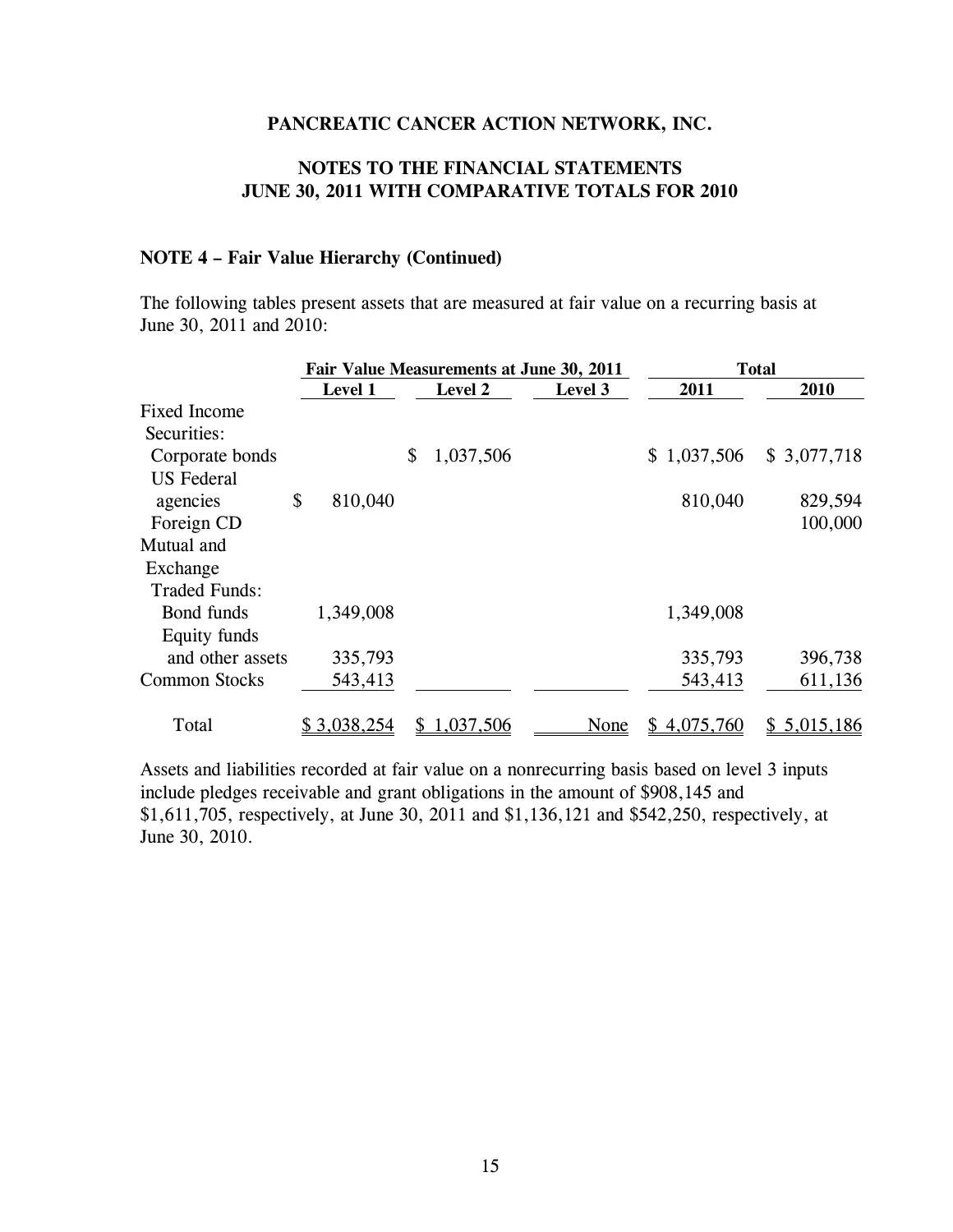### **NOTES TO THE FINANCIAL STATEMENTS JUNE 30, 2011 WITH COMPARATIVE TOTALS FOR 2010**

### **NOTE 5 – Pledges Receivable**

Pledges receivable consists of amounts due in installments from various individuals, foundations and a corporation. Expected future collections as of June 30, 2011 are as follows:

| <b>Year Ending</b>                          |               |
|---------------------------------------------|---------------|
| <b>June 30,</b>                             |               |
| 2012                                        | \$<br>527,212 |
| 2013                                        | 102,000       |
| 2014                                        | 102,000       |
| 2015                                        | 102,000       |
| 2016                                        | 102,000       |
| Thereafter                                  | 407,013       |
|                                             | 1,342,225     |
| Less discounts at rates of $3\%$ to $4.5\%$ | 164,521)      |
| Less allowance for uncollectible pledges    | 14,950)       |
|                                             | 1.162.754     |

At June 30, 2011 and 2010, the total of pledges receivable that are recorded net of related discounts is \$908,145 and \$1,136,121, respectively. Outstanding pledge receivables that are donor restricted as to time or purpose total \$1,125,841 as of June 30, 2011. All pledge receivables were donor restricted as of June 30, 2010.

The Organization recorded no uncollectible pledge expense for the fiscal year ended June 30, 2011. Uncollectible pledge expense of \$47,583 was reported in miscellaneous expense in 2010.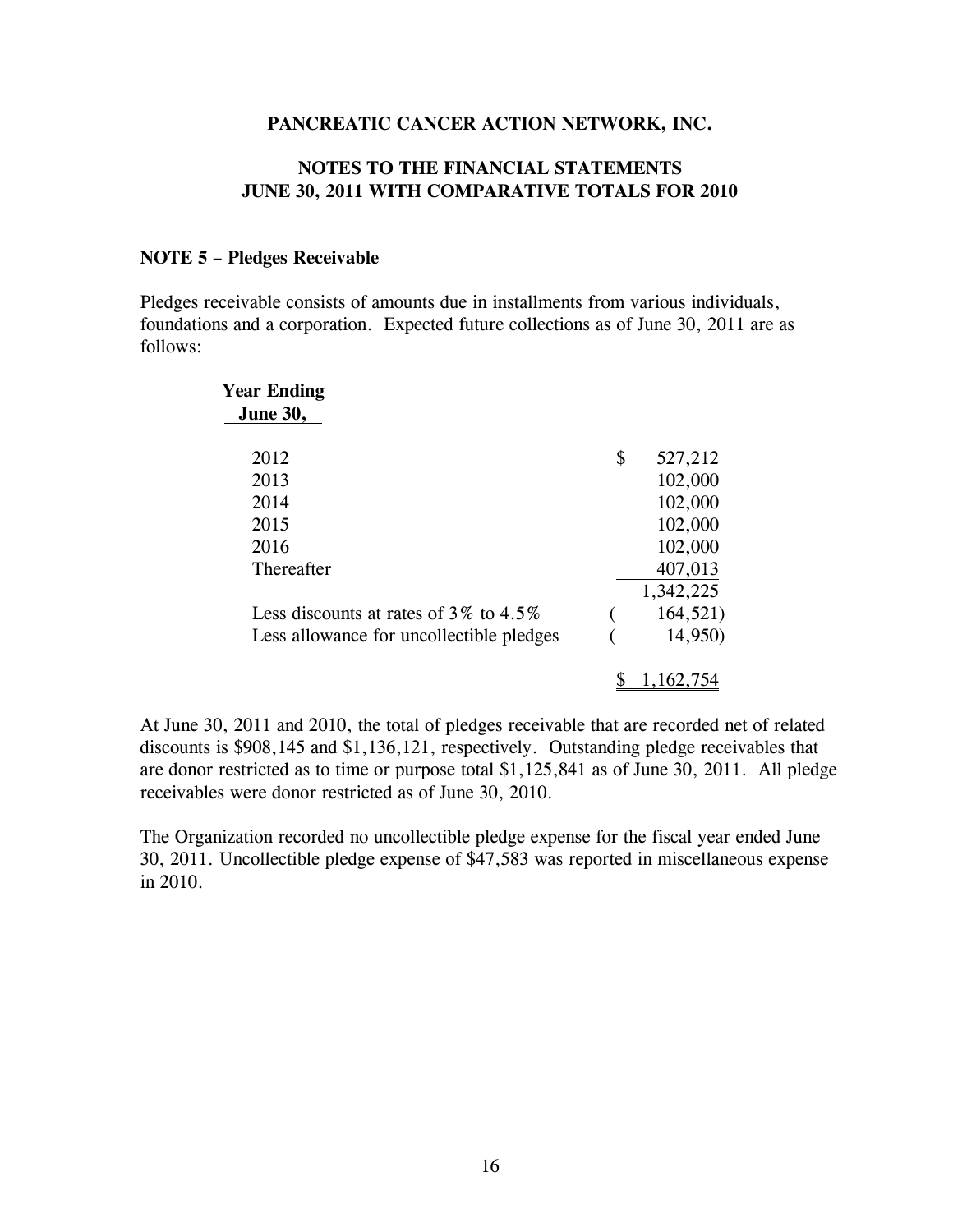# **NOTES TO THE FINANCIAL STATEMENTS JUNE 30, 2011 WITH COMPARATIVE TOTALS FOR 2010**

### **NOTE 6 – Property and Equipment**

Property and equipment consists of the following:

|                                                       |      | <b>June 30,</b> |   |          |
|-------------------------------------------------------|------|-----------------|---|----------|
|                                                       | 2011 |                 |   | 2010     |
| Furniture and equipment                               | \$   | 413,445         | S | 272,910  |
| Computer software                                     |      | 258,260         |   | 142,842  |
| Database system and web-site                          |      | 353,585         |   | 82,687   |
| Leasehold improvements                                |      | 166,238         |   | 58,715   |
|                                                       |      | 1,191,528       |   | 557,154  |
| Accumulated depreciation and amortization             |      | 342,544)        |   | 383,154) |
|                                                       |      | 848,984         |   | 174,000  |
| Database systems development and in-progress payments |      |                 |   | 365,106  |
|                                                       |      | 848.98          |   | 539,1    |

Furniture and equipment includes assets acquired in exchange for capital lease obligations. The cost of capital lease equipment was \$31,093 and \$61,581 at June 30, 2011 and 2010, respectively. Related accumulated amortization of the capital lease equipment at June 30, 2011 and 2010 was \$3,626 and \$27,449, respectively.

In August 2010, the Organization launched a clinical trials database system for internal use and commenced amortizing these development costs over a five-year period. The development costs for a web-site launched during 2010 are amortized over a three-year period. Amortization costs were \$97,899 and \$20,672 for 2011 and 2010, respectively.

Database systems development and in-progress payments at June 30, 2010 included \$265,106 for development of the clinical trials database system and a \$100,000 deposit made towards the purchase of furniture and office systems.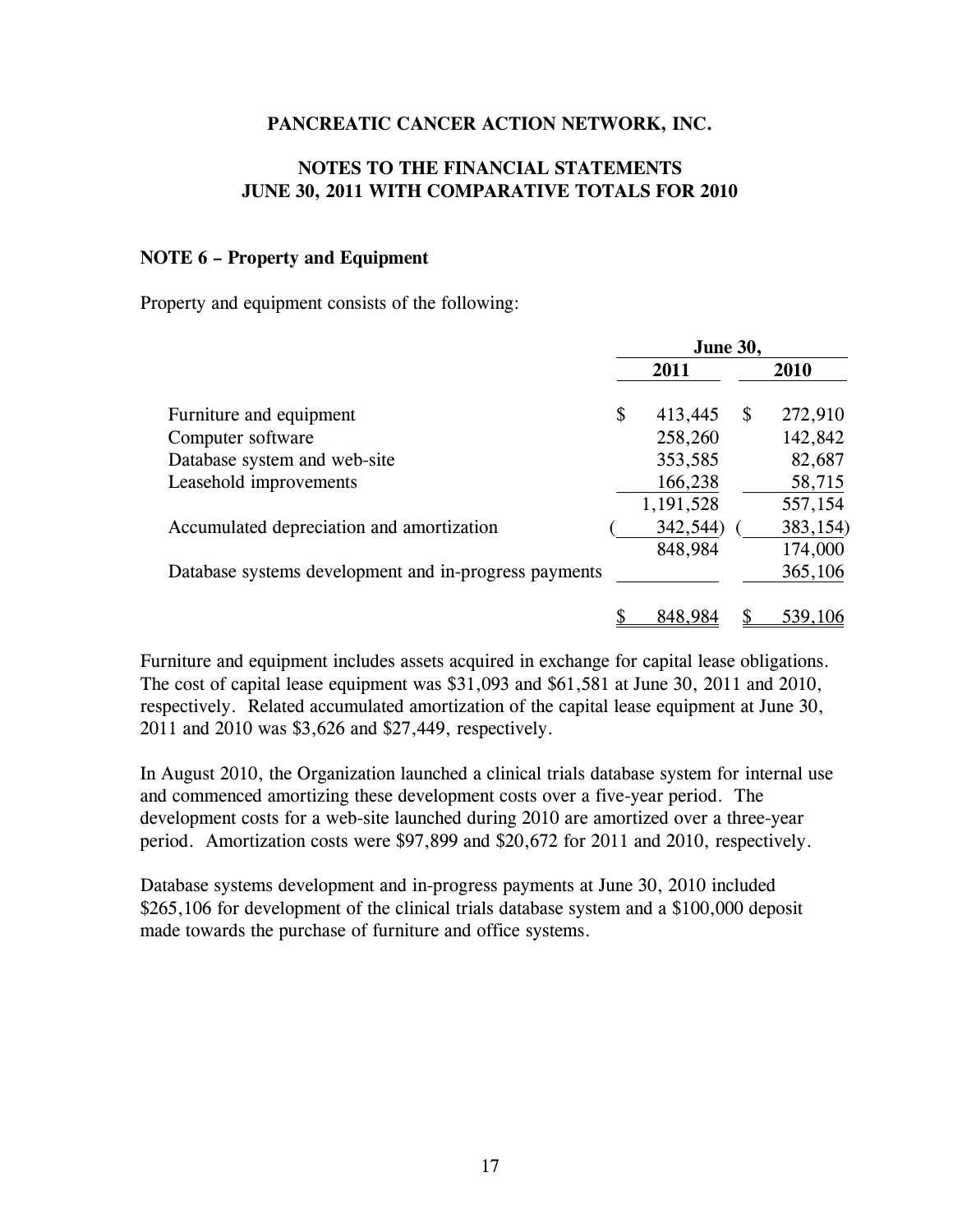# **NOTES TO THE FINANCIAL STATEMENTS JUNE 30, 2011 WITH COMPARATIVE TOTALS FOR 2010**

### **NOTE 6 – Property and Equipment (Continued)**

Total depreciation and amortization expense was \$158,030 and \$98,366 for 2011 and 2010, respectively.

Miscellaneous expense includes charges of \$7,527 and \$16,560 in 2011 and 2010, respectively, related to the write-down and abandonment of certain assets in conjunction with the relocation of the corporate office in November 2010.

# **NOTE 7 – Grant Obligations**

Grant obligations consist of annual award installments and administrative fees due on multiyear research grants that are payable each year in advance, over one to five years.

| Year Ending<br><b>June 30,</b>   |                 |
|----------------------------------|-----------------|
| 2012                             | \$<br>1,074,750 |
| 2013                             | 450,000         |
| 2014                             | 450,000         |
| 2015                             | 300,000         |
|                                  | 2,274,750       |
| Less discount at a rate of $3\%$ | 107,215         |
|                                  |                 |

Future payments on grant obligations as of June 30, 2011 are as follows:

In 2011, the Organization recorded research grants and fees, before discounts of \$81,507, of \$2,949,175. This total consisted of \$2,645,000 for awards and \$304,175 for administrative fees. The Organization paid \$1,124,425 of this obligation during 2011 and the remaining \$1,743,243, net of discount, was included in grant obligations at June 30, 2011. In 2010, the Organization recorded research grants and fees, before discounts of \$40,753, of \$2,280,174. This total consisted of \$2,045,000 for awards and \$235,174 for administrative fees. The Organization paid \$817,455 and \$997,674 of this obligation during 2011 and 2010, respectively. The remaining \$424,292, net of discount, was included in grant obligations at June 30, 2011.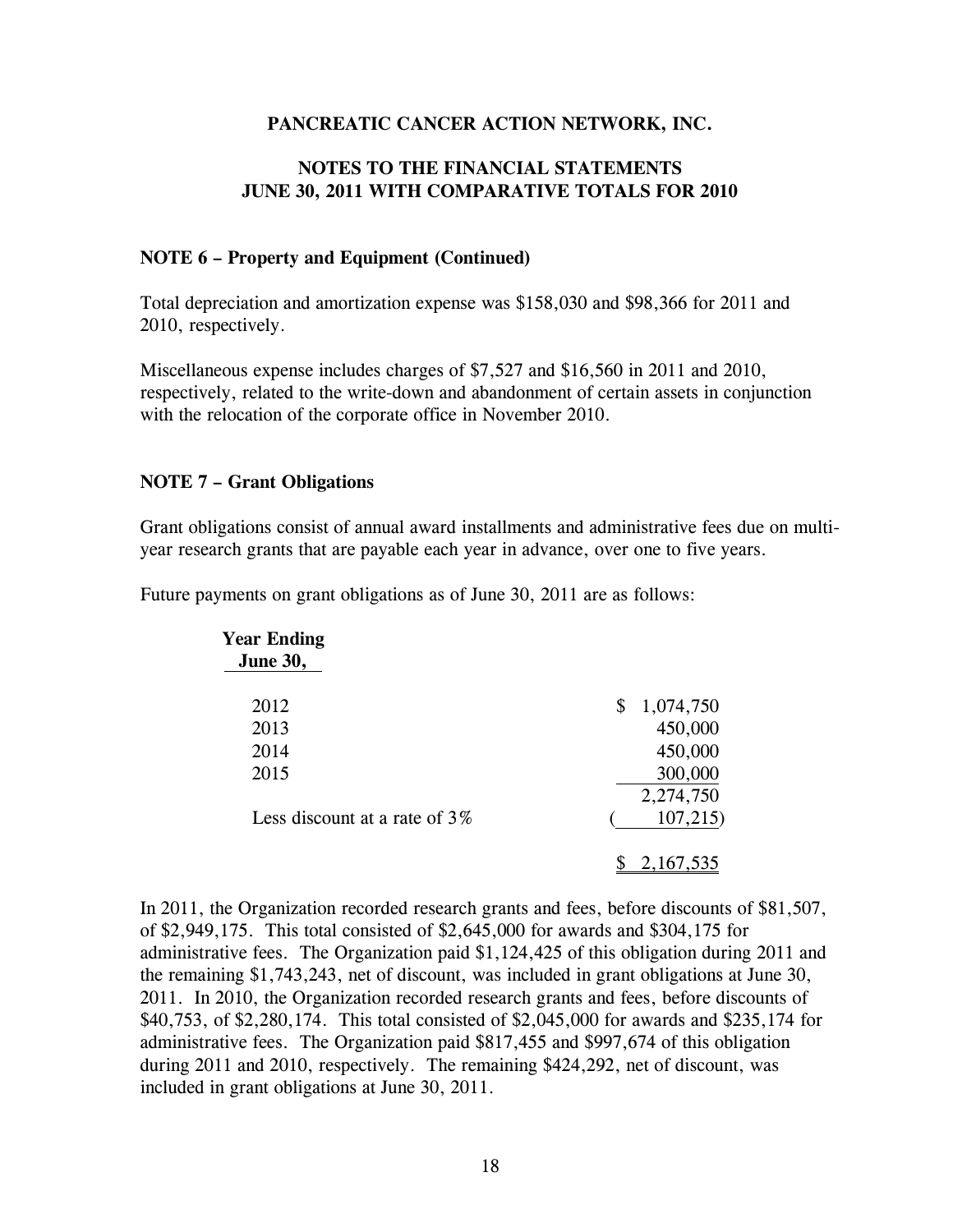# **NOTES TO THE FINANCIAL STATEMENTS JUNE 30, 2011 WITH COMPARATIVE TOTALS FOR 2010**

### **NOTE 8 – Lease Obligations**

### *Facilities Leases*

In November 2010, the Organization relocated its corporate offices to Manhattan Beach, California. Under the terms of the new facility lease, monthly base rental payments escalate from \$35,250 to \$74,098 over a ten-year lease period, following rent-free occupancy for the first six months. The total amount of base rentals over the term of the lease is charged to expense on a straight-line basis, with the amount of the rental expense in excess of the lease payments recorded as a deferred lease liability. The lease provides for payment of a minimum number of parking spaces at rates that were partially abated during the first three months of the lease term and will increase 3% annually. The agreement also calls for payment of allocated operating expenses commencing January 2012 and offers two five-year renewal options at market rates. Further, under the terms of the lease, the Organization made payments for tenant improvements during the fiscal year-ended June 30, 2011 that totaled \$111,447, net of \$12,083 in credits for reduced realestate broker fees charged to the landlord in benefit of the Organization. These costs totaling \$123,530 were recorded to leasehold improvements.

The Organization occupies an office space in Washington, D.C. at a monthly rate of \$5,370 under a lease agreement that expires in May 2012. The lease includes a one-year renewal option at market rates.

Future minimum lease payments for the corporate facility operating lease including minimum parking accommodations are:

| <b>Year Ending</b><br><b>June 30,</b> |               |
|---------------------------------------|---------------|
| 2012                                  | \$<br>563,297 |
| 2013                                  | 775,860       |
| 2014                                  | 794,090       |
| 2015                                  | 817,913       |
| 2016                                  | 842,450       |
| Thereafter                            | 3,937,898     |
|                                       | 7,731,508     |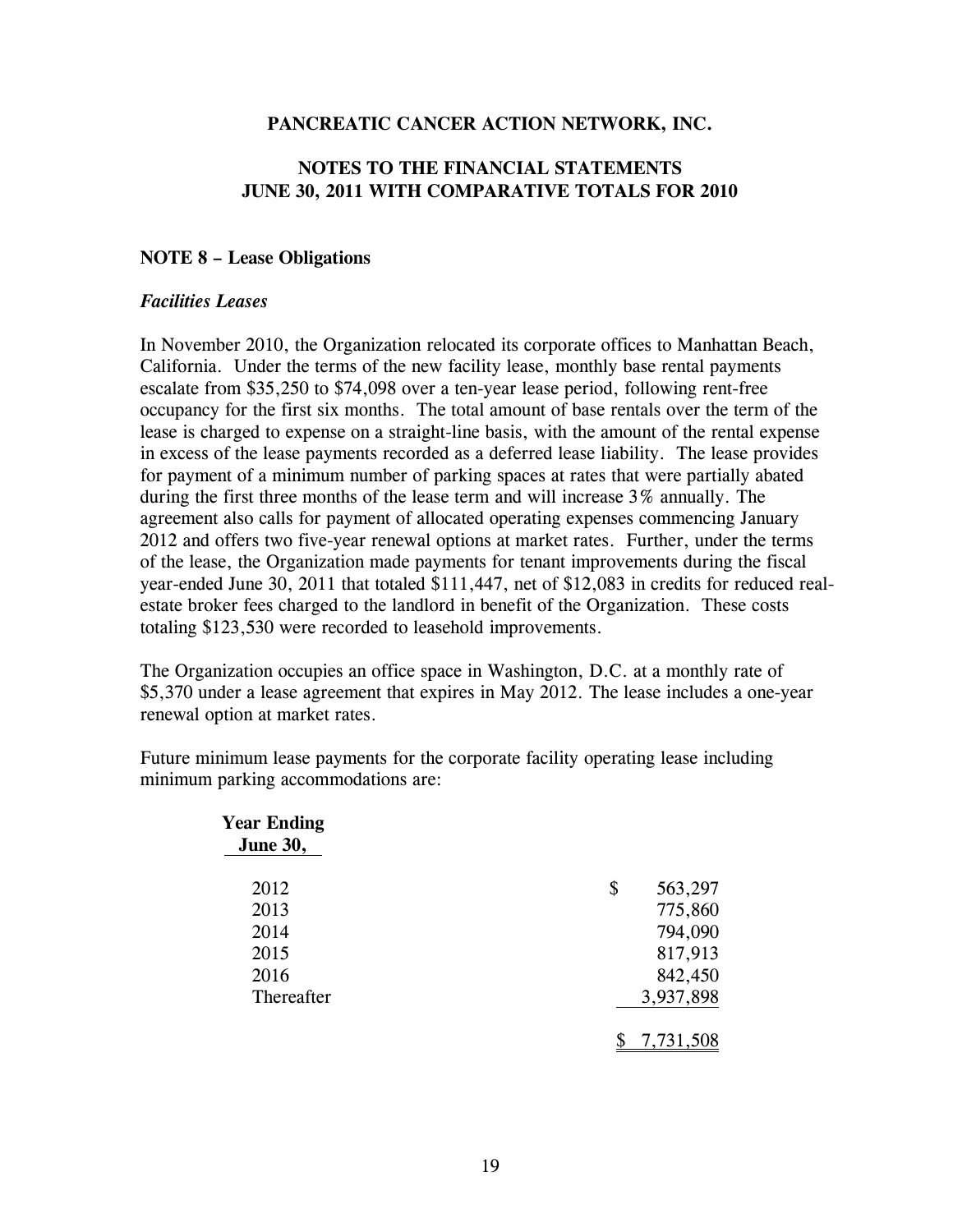### **NOTES TO THE FINANCIAL STATEMENTS JUNE 30, 2011 WITH COMPARATIVE TOTALS FOR 2010**

### **NOTE 8 – Lease Obligations (Continued)**

#### *Equipment Leases*

The Organization leases office equipment under non-cancelable leases that are collateralized by the office equipment acquired under the agreements. One of these leases is being recorded as an operating lease with lease payments of \$1,154 per month through July 2014. At June 30, 2011, a capital lease obligation that is due in January 2016 is payable in monthly installments of \$695 and bears an imputed interest rate of 8%.

The future minimum capital and operating equipment lease payments are as follows:

| <b>Year Ending</b><br><b>June 30,</b> | Capital<br><b>Lease</b> |    | <b>Operating</b><br><b>Lease</b> |  |
|---------------------------------------|-------------------------|----|----------------------------------|--|
| 2012                                  | \$<br>6,765             | \$ | 13,848                           |  |
| 2013                                  | 6,765                   |    | 13,848                           |  |
| 2014                                  | 6,765                   |    | 13,848                           |  |
| 2015                                  | 6,765                   |    | 1,154                            |  |
| 2016                                  | 3,942                   |    |                                  |  |
|                                       | 31,002                  |    | 42,698                           |  |
| Less amount representing interest     | 5,120                   |    |                                  |  |
|                                       | 25,882                  |    |                                  |  |

In 2011 and 2010, rental expense for operating leases was \$719,082 and \$408,497, respectively.

### **NOTE 9 – Temporarily Restricted Net Assets**

Temporarily restricted net assets are available for the following purposes:

|                                          | <b>June 30,</b> |           |          |           |
|------------------------------------------|-----------------|-----------|----------|-----------|
|                                          |                 | 2011      |          | 2010      |
| Time restricted net assets:              |                 |           |          |           |
| Unrestricted use                         | S               | 726,880   | <b>S</b> | 805,729   |
| Purposes restricted net assets:          |                 |           |          |           |
| Research grants                          |                 | 13,454    |          |           |
| Patient Services literature and outreach |                 | 268,845   |          | 508,707   |
|                                          |                 | 1,009,179 |          | 1,314,436 |